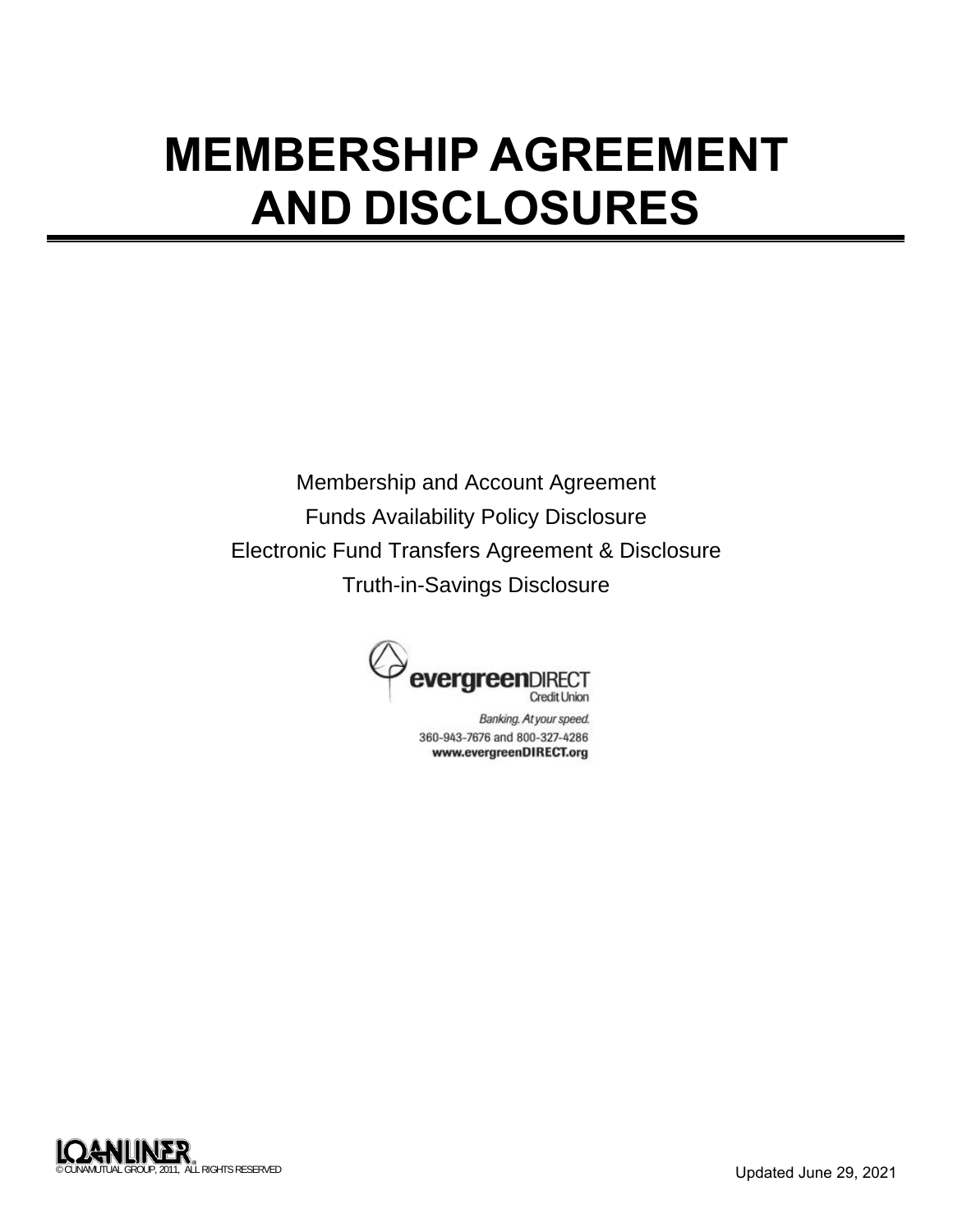## **MEMBERSHIP AND ACCOUNT AGREEMENT**

This Agreement covers your rights and responsibilities concerning your accounts and the rights and responsibilities of the Credit Union providing this Agreement (Credit Union). In this Agreement, the words "you," "your," and "yours" mean anyone who signs an Account Card, Account Change Card, or any other account opening document (Account Card), or for whom membership and/or service requests are approved through the Credit Union's online application and authentication process. The words "we," "us," and "our" mean the Credit Union. The word "account" means any one or more share or deposit accounts you have with the Credit Union.

Your account type(s) and ownership features are designated by you on your Account Card or through the Credit Union's online application and authentication process. You understand that certain account designations, such as a joint ownership with right of survivorship or Payable on Death (POD) beneficiary, may be invalidated upon the dissolution or invalidation of your marriage. By signing an Account Card or authenticating your request, each of you, jointly and severally, agree to the terms and conditions in this Agreement, and any Account Card, Funds Availability Policy Disclosure, Truth-in-Savings Disclosure, Electronic Fund Transfers Agreement and Disclosure, Privacy Disclosure, or Account Receipt accompanying this Agreement, the Credit Union's Bylaws or Code of Regulations (Bylaws), Credit Union policies, and any amendments made to these documents from time to time that collectively govern your membership, accounts and services.

**IMPORTANT INFORMATION ABOUT PROCEDURES FOR OPENING A NEW ACCOUNT -** To help the government fight the funding of terrorism and money laundering activities, Federal law requires all financial institutions to obtain, verify, and record information that identifies each person who opens an account.

What this means for you: When you open an account, we will ask for your name, address, date of birth, if applicable, and other information that will allow us to identify you. We may also ask to see your driver's license or other identifying documents.

**1. MEMBERSHIP ELIGIBILITY -** To join the Credit Union, you must meet the membership requirements, including purchase and maintenance of the minimum required share(s) (hereinafter membership share) and/or paying a membership fee as set forth in the Credit Union's bylaws. You authorize us to check your account, credit and employment history, and obtain reports from third parties, including credit reporting agencies, to verify your eligibility for the accounts, products and services you request and for other accounts, products, or services we may offer you or for which you may qualify.

**2. INDIVIDUAL ACCOUNTS -** An individual account is an account owned by one member who has qualified for credit union membership. If the account owner dies, the interest passes, subject to applicable law, to the account owner's estate or Payable on Death (POD) beneficiary/payee or trust beneficiary, subject to other provisions of this Agreement governing our protection for honoring transfer and withdrawal requests of an owner or owner's agent prior to notice of an owner's death, any security interest or pledge granted by the account owner, and our statutory lien rights.

**3. JOINT ACCOUNTS -** A joint account is an account owned by two or more persons.

**a**. **Rights of Survivorship.** Unless otherwise stated on the Account Card or documented through the Credit Union's online application and authentication process, a joint account includes rights of survivorship. This means that when one owner dies, all sums in the account will pass to the surviving owner(s). For a joint account without rights of survivorship, the deceased owner's interest passes to his or her estate or POD beneficiary/payee or trust beneficiary. A surviving owner's interest is subject to the Credit Union's statutory lien for the deceased owner's obligations and to any security interest or pledge granted by a deceased owner, even if a surviving owner did not consent to it.

**b. Control of Joint Accounts.** Any owner is authorized and deemed to act for any other owner(s) and may instruct us regarding transactions and other account matters. Each owner guarantees the signature or authenticated request of any other owner(s). Any owner may withdraw or transfer funds, pledge to us all or any part of the shares, or stop payment on items without the consent of the other owner(s). We have no duty to notify any owner(s) about any transaction. We reserve the right to require written consent of all owners for any change to or termination of an account. If we receive written notice of a dispute between owners or inconsistent instructions from them, we may suspend or terminate the account and require a court order or written consent from all owners in order to act.

Joint Account Owner Liability. If an item deposited in a joint account is returned unpaid, a joint account is overdrawn, or if we do not receive final payment on a transaction, the owners, jointly and severally, are liable to us for any returned item, overdraft, or unpaid amount and for any related fees and charges, regardless of who initiated or benefited from the transaction. If any account owner is indebted to us, we may enforce our rights against any account of the indebted owner, including all funds in the joint account, regardless of who contributed the funds.

**4. POD/TRUST ACCOUNT DESIGNATIONS -** A Payable on Death (POD) account or trust account designation is an instruction to the Credit Union that an individual or joint account so designated is payable to the owner(s) during his, her, or their lifetimes and, when the last account owner dies, is payable to all surviving POD or trust beneficiaries/payees. Unless state law provides for different ownership or as permitted and documented by us, the beneficiaries/payees will own the funds jointly in equal shares without rights of survivorship when there is more than one surviving beneficiary/payee. Any POD or trust beneficiary/payee designation shall not apply to Individual Retirement Accounts (IRAs). We are not obligated to notify any beneficiary/payee of the existence of any account nor the vesting of the beneficiary/payee's interest in any account, except as otherwise provided by law. This paragraph does not apply to an account held on behalf of or in the name of a trust.

**5. ACCOUNTS FOR MINORS -** We may require any account established by a minor to be a joint account with an owner who has reached the age of majority under state law and who shall be jointly and severally liable to us for any returned item, overdraft, or unpaid amount on such account and for any related fees and charges. We may pay funds directly to the minor without regard to his or her minority. Unless a guardian or parent is an account owner, the guardian or parent shall not have any account access rights. We have no duty to inquire about the use or purpose of any transaction except as required by applicable law. We will not change the account status when the minor reaches the age of majority unless the change is authorized in writing by all account owners.

**6. UNIFORM TRANSFERS TO MINORS ACCOUNT -** A Uniform Transfers to Minors Account (UTMA) is an individual account created by a custodian who deposits funds as an irrevocable gift to a minor. The minor to whom the gift is made is the beneficiary of the custodial property in the account. The

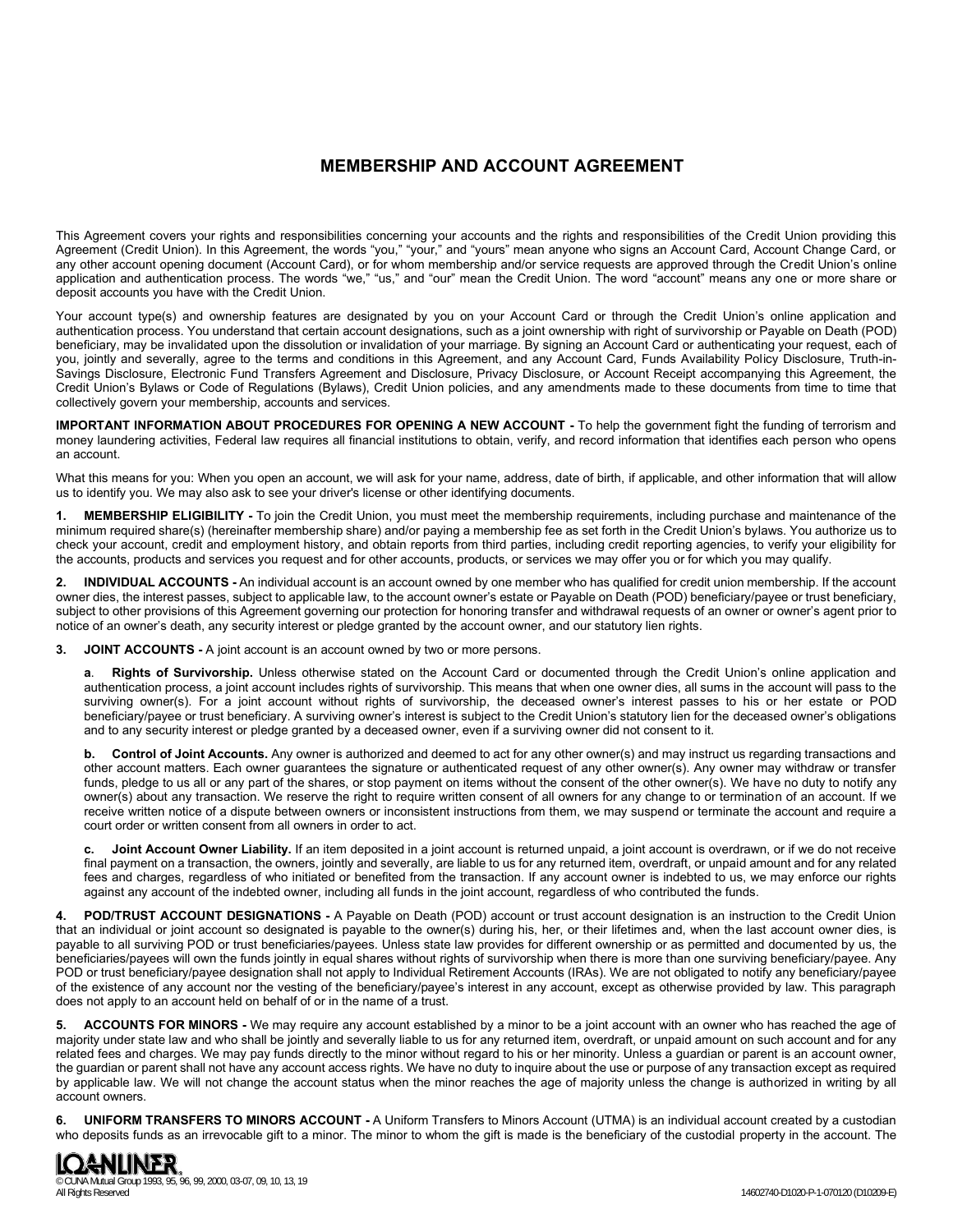custodian has possession and control of the account for the exclusive right and benefit of the minor and, barring a court order otherwise, is the only party authorized to make deposits, withdrawals, or close the account. We have no duty to inquire about the use or purpose of any transaction except as required by applicable law. If the custodian dies, we may suspend the account until we receive instructions from any person authorized by law to withdraw funds or a court order authorizing withdrawals.

**7. AGENCY DESIGNATION ON AN ACCOUNT -** An agency designation on an account is an instruction to us that the owner authorizes another person to make transactions as agent for the account owner regarding the accounts designated. An agent has no ownership interest in the account(s) or credit union voting rights. We have no duty to inquire about the use or purpose of any transaction made by the agent except as required by applicable law.

**8. DEPOSIT OF FUNDS REQUIREMENTS -** Funds may be deposited to any account, in any manner approved by the Credit Union in accordance with the requirements set forth in the Truth-in-Savings Disclosure. Deposits made by mail, at night depositories, or at unstaffed facilities are not our responsibility until we receive them. We reserve the right to refuse or to return any deposit.

**a. Endorsements.** We may accept transfers, checks, drafts, and other items for deposit into any of your accounts if they are made payable to, or to the order of, one or more account owners even if they are not endorsed by all payees. You authorize us to supply missing endorsements of any owners if we choose. If a check, draft, or item that is payable to two or more persons is ambiguous as to whether it is payable to either or both, we may process the check, draft, or item as though it is payable to either person. If an insurance, government, or other check or draft requires an endorsement, we may require endorsement as set forth on the item. Endorsements must be made on the back of the check or draft within 1½ inches of the top edge, although we may accept endorsements outside this space. However, any loss we incur from a delay or processing error resulting from an irregular endorsement or other markings by you or any prior endorser will be your responsibility. If we offer a remote deposit capture service and you have been approved to use the service to make deposits to your account, you agree that, prior to transmitting check or draft images, you will restrictively endorse each original check or draft in accordance with any other agreement with us that governs this service.

**b. Collection of Items.** We act only as your agent and we are not responsible for handling items for deposit or collection beyond the exercise of ordinary care. We are not liable for the loss of an item in transit or the negligence of any correspondent. Each correspondent will only be liable for its own negligence. We may send any item for collection. Items drawn on an institution located outside the United States are handled on a collection basis only. You waive any notice of nonpayment, dishonor, or protest regarding items we purchase or receive for credit or collection to your account. We reserve the right to pursue collection of previously dishonored items at any time, including giving a payor financial institution extra time beyond any midnight deadline limits.

**c. Restrictive Legends.** Some checks and drafts contain restrictive legends or similar limitations on the front of the item. Examples of restrictive legends include "two signatures required," "void after 60 days," and "not valid over \$500.00." We are not liable for payment of any check or draft contrary to a restrictive legend or other limitation contained in or on the item unless we have specifically agreed in writing to the restriction or limitation.

**d. Final Payment.** All checks, drafts, automated clearinghouse (ACH) transfers or other items credited to your account are provisional until we receive final payment. If final payment is not received, we may charge your account for the amount of such items and impose a returned item fee on your account. Any collection fees we incur may be charged to your account. We reserve the right to refuse or return any item or fund transfer.

**e. Direct Deposits.** We may offer direct deposit services, including preauthorized deposits (e.g., payroll checks, Social Security or retirement checks, or other government checks) or preauthorized transfers from other accounts. You must authorize direct deposits or preauthorized transfers by completing a separate authorization document. You must notify us if you wish to cancel or change a direct deposit or preauthorized transfer. Any cancellation or change will become effective once we receive notice from you and have a reasonable period of time to act on your request. If your account is overdrawn, you authorize us to deduct the amount your account is overdrawn from any deposit, including deposits of government payments or benefits. If we are required to reimburse the U.S. Government for any benefit payment directly deposited into your account, we may deduct the amount returned from any of your accounts, unless prohibited by law.

**f. Crediting of Deposits.** Deposits will be credited to your account on the day we consider them received as stated in our Funds Availability Policy **Disclosure** 

## **9. ACCOUNT ACCESS**

Authorized Signature. Your signature on the Account Card, or authentication and approval of your account, authorizes your account access. We will not be liable for refusing to honor any item or instruction if we believe the signature is not genuine. If you have authorized the use of a facsimile signature, we may honor any check or draft that appears to bear your facsimile signature, even if it was made by an unauthorized person. You authorize us to honor transactions initiated by a third person to whom you have given your account information, even if you do not authorize a particular transaction.

**b.** Access Options. You may access your account(s) in any manner we permit including, for example, in person at one of our branch offices, at an ATM or point-of-sale device, or by mail, telephone, automatic transfer, internet access or mobile application. We may return as unpaid any check or draft drawn on a form we do not provide, and you are responsible for any losses, expenses or fees we incur as a result of handling such a check or draft. We have the right to review and approve any form of power of attorney and may restrict account withdrawals or transfers. We may refuse to honor a power of attorney if our refusal is conducted in accordance with applicable state law.

**c. Credit Union Examination.** We may disregard any information on any check or draft other than the signature of the drawer, the amount of the item, and any magnetic encoding. You agree that we do not fail to exercise ordinary care in paying an item solely because our procedures do not provide for sight examination of items.

**10. FUND TRANSFERS -** Fund transfers we permit that are subject to Article 4A of the Uniform Commercial Code, such as wire transfers, will be subject to such provisions of the Uniform Commercial Code as enacted by the state where the main office of the Credit Union is located, except as otherwise provided in this Agreement. ACH transfers are subject to rules of the National Automated Clearinghouse Association (NACHA). We may execute certain requests for fund transfers by Fedwire which are subject to the Federal Reserve Board's Regulation J.

**a. Authorization for Transfers/Debiting of Accounts.** You may make or order fund transfers to or from your account. We will debit your account for the amount of a fund transfer from your account and will charge your account for any fees related to the transfer.

**b. Right to Refuse to Make Transfers/Limitation of Liability.** Unless we agree otherwise in writing, we reserve the right to refuse to execute any payment order to transfer funds to or from your account. We are not obligated to execute any payment order to transfer funds out of your account if the amount of the requested transfer plus applicable fees exceeds the available balance in your account. We are not liable for errors, delays, interruptions or transmission failures caused by third parties or circumstances beyond our control including mechanical, electronic or equipment failure. In addition, we will not be liable for consequential, special, punitive or indirect loss or damage you may incur in connection with fund transfers to or from your account.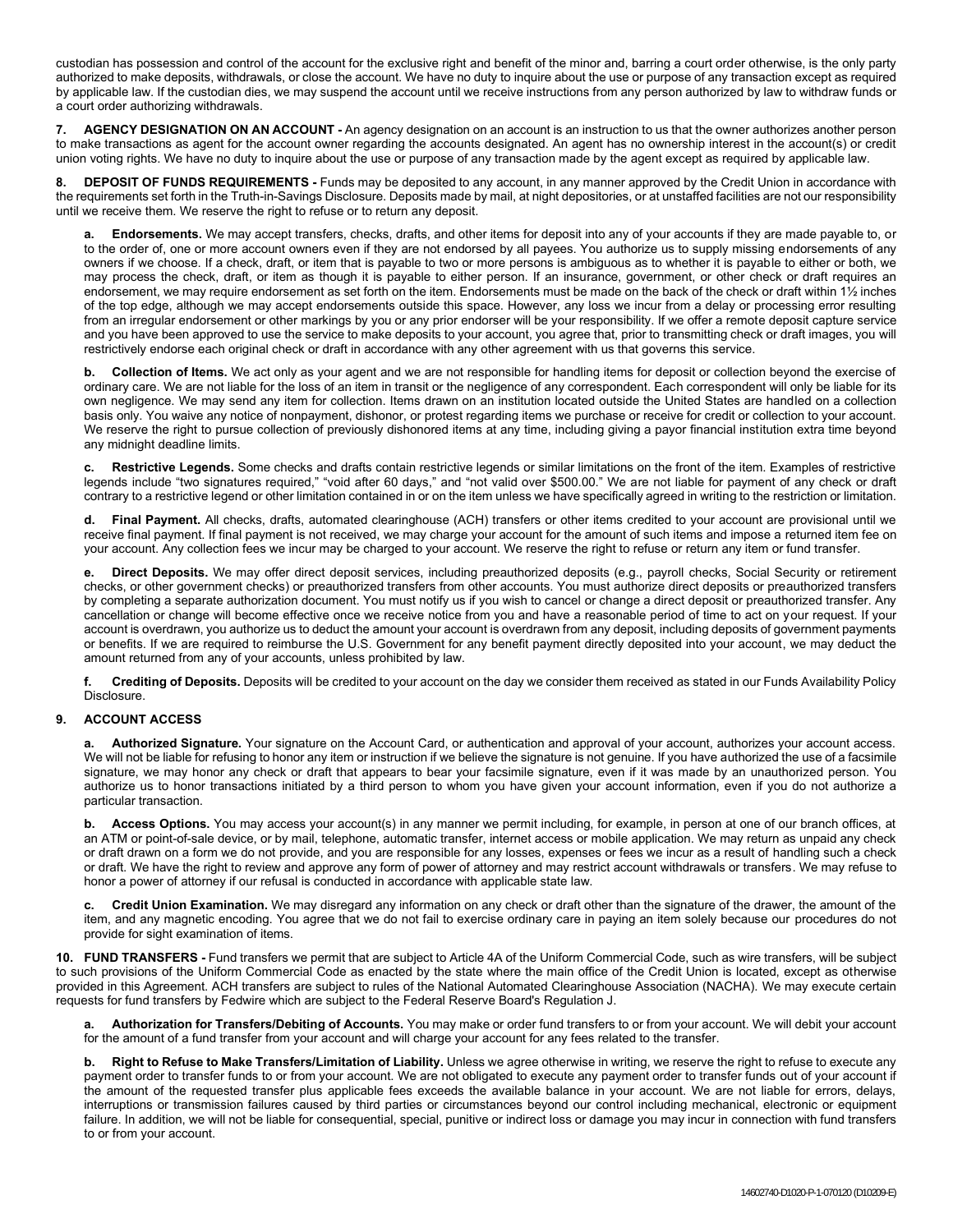**c. No Notice Required.** We will not provide you with notice when fund transfers are credited to your account. You will receive notice of such credits on your account statements. You may contact us to determine whether a payment has been received.

Interest Payments. If we fail to properly execute a payment order and such action results in a delay in payment to you, we will pay you dividends or interest, whichever applies to your account, for the period of delay as required by applicable law. You agree that the dividend or interest rate paid to you will be based on the lowest nominal dividend or interest rate we were paying on any account during that period.

**e. Provisional Credit for ACH Transactions.** We may provisionally credit your account for an ACH transfer before we receive final settlement. If we do not receive final settlement, we may reverse the provisional credit or require you to refund us the amount provisionally credited to your account, and the party originating the transfer will not be considered to have paid you.

**f. Payment Order Processing and Cut-off Times.** Payment orders we accept will be executed within a reasonable time of receipt. Unless we have agreed otherwise in writing, a payment order may not necessarily be executed on the date it is received or on a particular date you specify. Cutoff times may apply to the receipt, execution and processing of fund transfers, payment orders, cancellations, and amendments. Fund transfers, payment orders, cancellations, and amendments received after a cut-off time may be treated as having been received on the next fund transfer business day. Information about any cut-off times is available upon request. From time to time, we may need to temporarily suspend processing of a transaction for greater scrutiny or verification in accordance with applicable law. This action may affect settlement or availability of the transaction.

**g. Identifying Information.** If your payment order identifies the recipient and any financial institution by name and account or other identifying number, the Credit Union and any other financial institutions facilitating the transfer may rely strictly on the account or other identifying number, even if the number identifies a different person or financial institution.

**h. Amendments and Cancellations of Payment Orders.** Any account owner may amend or cancel a payment order regardless of whether that person initiated the order. We may refuse requests to amend or cancel a payment order that we believe will expose the Credit Union to liability or loss. Any request to amend or cancel a payment order that we accept will be processed within a reasonable time after it is received. You agree to hold us harmless from and indemnify us for all losses and expenses resulting from any actual or attempted amendment or cancellation of a payment order.

i. Security Procedures. We may require you to follow a security procedure to execute, amend or cancel a payment order so that we may verify the authenticity of the order, amendment or cancellation. You agree that the security procedure established by separate agreement between you and the Credit Union is commercially reasonable. If you refuse to follow a commercially reasonable security procedure that we offer, you agree to be bound by any payment order, whether authorized or not, that is issued in your name and accepted by us in good faith in accordance with the security procedure you choose.

**j. Duty to Report Unauthorized or Erroneous Fund Transfers.** You must exercise ordinary care to identify and report unauthorized or erroneous fund transfers on your account. You agree that you will review your account(s) and periodic statement(s). You further agree you will notify us of any unauthorized or erroneous transfers within the time frames described in the "Statements" section of this Agreement.

**k. Recording Telephone Requests.** You agree that we may record payment order, amendment and cancellation requests as permitted by applicable law.

**l. Remittance Transfers.** A "remittance transfer" is an electronic transfer of funds of more than \$15.00 which is requested by a sender and sent to a designated recipient in a foreign country by a remittance transfer provider. If we act as a remittance transfer provider and conduct a remittance transfer(s) on your behalf, the transaction(s) will be governed by 12 C.F.R. part 1005, subpart B - Requirements for remittance transfers. Terms applicable to such transactions may vary from those disclosed herein and will be disclosed to you at the time such services are requested and rendered in accordance with applicable law.

**11. ACCOUNT RATES AND FEES -** We pay account earnings and assess fees against your account as set forth in the Truth-in-Savings Disclosure and Schedule of Fees and Charges. We may change the Truth-in-Savings Disclosure or Schedule of Fees and Charges at any time and will notify you as required by law.

#### **12. TRANSACTION LIMITATIONS**

**a. Withdrawal Restrictions.** We will pay checks or drafts, permit withdrawals, and make transfers from the available balance in your account. The availability of funds in your account may be delayed as described in our Funds Availability Policy Disclosure. We may also pay checks or drafts, permit withdrawals, and make transfers when you have an insufficient available balance in your account if you have established an overdraft protection plan or, if you do not have such a plan with us, in accordance with our overdraft payment policy.

We may refuse to allow a withdrawal in some situations and will advise you accordingly if, for example: (1) there is a dispute between account owners (unless a court has ordered the Credit Union to allow the withdrawal); (2) a legal garnishment or attachment is served; (3) the account secures any obligation to us; (4) required documentation has not been presented; or (5) you fail to repay a credit union loan on time. We may require you to give written notice of 7 to 60 days before any intended withdrawals.

**b. Transfer Limitations.** We may limit the dollar amount or the number of transfers from your account. Please consult your Truth-in-Savings Disclosure or your Electronic Fund Transfers Agreement and Disclosure.

**13. CERTIFICATE ACCOUNTS -** Any term share, share certificate, time deposit or certificate of deposit account (certificate account), whichever we offer as allowed by applicable federal or state law, is subject to the terms of this Agreement, the Truth-in-Savings Disclosure, the Account Receipt for each account, and any other documents we provide for the account, the terms of which are incorporated herein by reference.

#### **14. OVERDRAFTS**

Payment of Overdrafts. If, on any day, the available balance in your share or deposit account is not sufficient to pay the full amount of a check, draft, transaction, or other item, plus any applicable fee, that is posted to your account, we may return the item or pay it, as described below. The Credit Union's determination of an insufficient available account balance may be made at any time between presentation and the Credit Union's midnight deadline with only one review of the account required. We do not have to notify you if your account does not have a sufficient available balance in order to pay an item. Your account may be subject to a fee for each item regardless of whether we pay or return the item. We may charge a fee each time an item is submitted or resubmitted for payment; therefore, you may be assessed more than one fee as a result of a returned item and resubmission(s) of the returned item.

If we offer standard overdraft services, this service allows us to authorize payment for the following types of transactions regardless of whether your share or deposit account has sufficient funds: (1) share drafts/checks and other transactions made using your checking account, except as otherwise described below; (2) automatic bill payments; (3) and ACH transactions. For ATM and one-time debit card transactions, you must affirmatively consent to such coverage. Without your consent, the Credit Union may not authorize and pay an ATM or one-time debit card transaction that will result in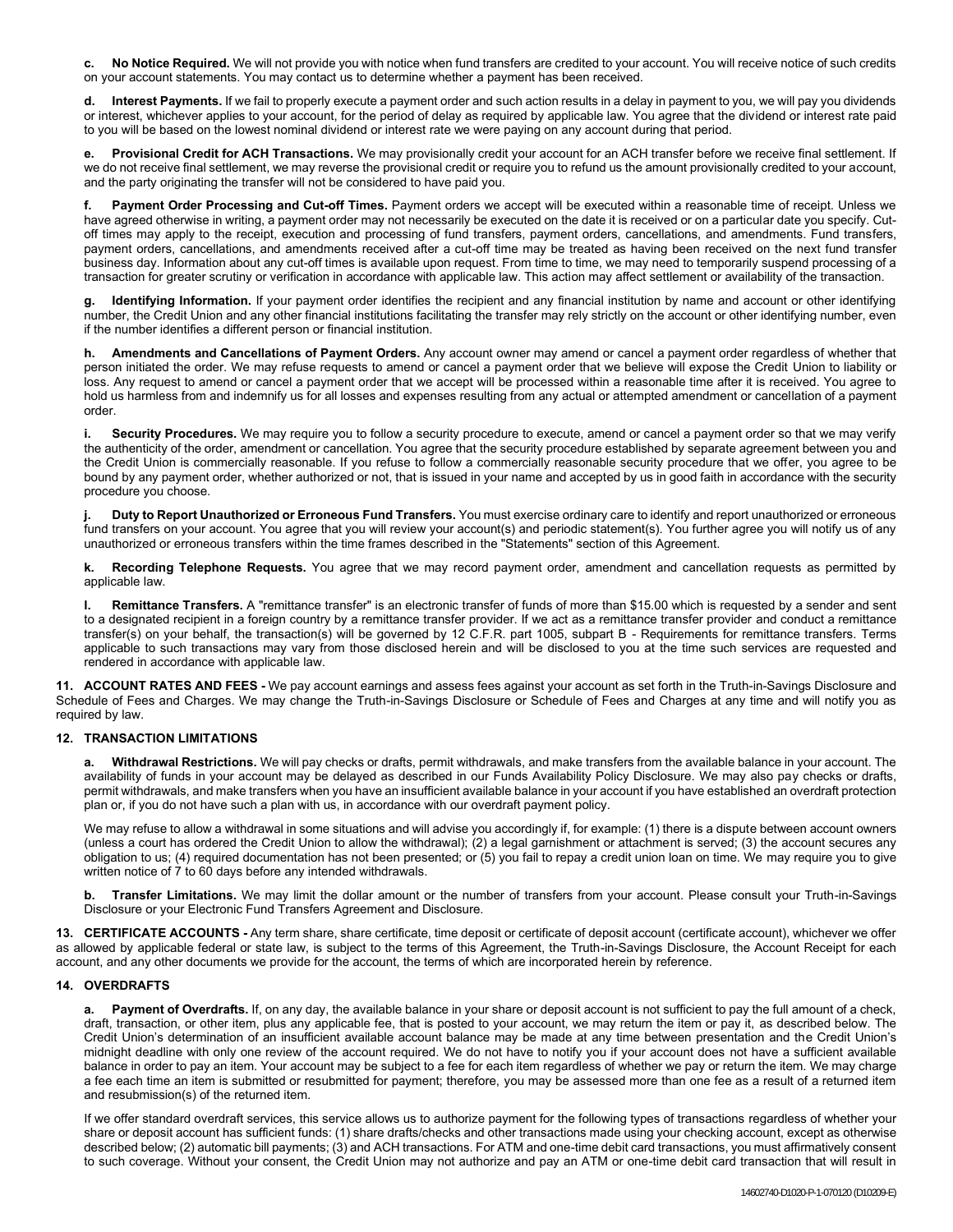insufficient funds in your account. If you have established a service linking your share or deposit account with other individual or joint accounts, you authorize us to transfer funds from another account of yours to cover an insufficient item, including transfers from a share or deposit account, an overdraft line-of-credit account, or other account you so designate. Services and fees for these transactions are shown in the document the Credit Union uses to capture your affirmative consent and the Schedule of Fees and Charges.

Except as otherwise agreed in writing, if we exercise our right to use our discretion to pay such items that result in an insufficiency of funds in your account, we do not agree to pay them in the future and may discontinue coverage at any time without notice. If we pay these items or impose a fee that results in insufficient funds in your account, you agree to pay the insufficient amount, including the fee assessed by us, in accordance with our standard overdraft services or any other service you may have authorized with us or, if you do not have such protections with us, in accordance with any overdraft payment policy we have, as applicable.

**b. How Transactions are Posted to Your Account.** Basically, there are two types of transactions that affect your account: credits (deposits of money into your account) and debits (payments out of your account). It is important to understand how each is applied to your account so that you know how much money you have and how much is available to you at any given time. This section explains generally how and when we post transactions to your account.

**Credits.** Deposits are generally added to your account when we receive them. However, in some cases when you deposit a check, the full amount of the deposit may not be available to you at the time of deposit. Please refer to the Funds Availability Policy Disclosure for details regarding the timing and availability of funds from deposits.

**Debits.** There are several types of debit transactions. Common debit transactions are generally described below. Keep in mind that there are many ways transactions are presented for payment by merchants, and we are not necessarily in control of when transactions are received.

- **• Checks.** When you write a check, it is processed through the Federal Reserve system. We receive data files of cashed checks from the Federal Reserve each day. The checks drawn on your account are compiled from these data files and paid each day. We process the payments from low to high dollar value.
- **• ACH Payments.** We receive data files every day from the Federal Reserve with Automated Clearing House (ACH) transactions. These include, for example, automatic bill payments you have authorized. ACH transactions for your account are posted throughout the day in order of receipt.
- **• PIN-Based Debit Card Purchase Transactions.** These are purchase transactions using your debit card for which a merchant may require you to enter your personal identification number (PIN) at the time of sale. They are processed through a PIN debit network. These transactions are similar to ATM withdrawal transactions because the money is usually deducted from your account immediately at the time of the transaction. However, depending on the merchant, a PIN-based transaction may not be immediately presented for payment.
- **• Signature-Based Debit Card Purchase Transactions.** These are purchase transactions using your debit card that are processed through a signature-based network. Rather than entering a PIN, you typically sign for the purchase; however, merchants may not require your signature for certain transactions. Merchants may seek authorization for these types of transactions. The authorization request places a hold on funds in your account when the authorization is completed. The "authorization hold" will reduce your available balance by the amount authorized but will not affect your actual balance. The transaction is subsequently processed by the merchant and submitted to us for payment. This can happen hours or sometimes days after the transaction, depending on the merchant and its payment processor. These payment requests are received in real time throughout the day and are posted to your account when they are received.

The amount of an authorization hold may differ from the actual payment because the final transaction amount may not yet be known to the merchant when you present your card for payment. For example, if you use your debit card at a restaurant, a hold will be placed in an amount equal to the bill presented to you; but when the transaction posts, it will include any tip that you may have added to the bill. This may also be the case where you present your debit card for payment at gas stations, hotels and certain other retail establishments. We cannot control how much a merchant asks us to authorize, or when a merchant submits a transaction for payment.

This is a general description of certain types of transactions. These practices may change, and we reserve the right to pay items in any order we choose as permitted by law.

**c. Understanding Your Account Balance.** Your checking account has two kinds of balances: the actual balance and the available balance. Your actual balance reflects the full amount of all deposits to your account as well as payment transactions that have been posted to your account. It does not reflect checks you have written and are still outstanding or transactions that have been authorized but are still pending. Your available balance is the amount of money in your account that is available for you to use. Your available balance is your actual balance less: (1) holds placed on deposits; (2) holds on debit card or other transactions that have been authorized but are not yet posted; and (3) any other holds, such as holds related to pledges of account funds and minimum balance requirements or to comply with court orders. We use your available balance to determine whether there are sufficient funds in your account to pay items, including checks and drafts, as well as ACH, debit card and other electronic transactions. Pending transactions and holds placed on your account may reduce your available balance and may cause your account to become overdrawn regardless of your actual balance. In such cases, subsequent posting of the pending transactions may further overdraw your account and be subject to additional fees. You should assume that any item which would overdraw your account based on your available balance may create an overdraft. You may check your available balance online at www.evergreendirect.org, at an ATM, by visiting a credit union branch or by calling us at (800) 327-4286.

**15. POSTDATED AND STALEDATED CHECKS OR DRAFTS -** You agree not to issue any check or draft that is payable on a future date (postdated). If you do draw or issue a check or draft that is postdated and we pay it before that date, you agree that we shall have no liability to you for such payment. You agree not to deposit checks, drafts, or other items before they are properly payable. We are not obligated to pay any check or draft drawn on your account that is presented more than six months past its date; however, if the check or draft is paid against your account, we will have no liability for such payment.

### **16. STOP PAYMENT ORDERS**

**a. Stop Payment Order Request.** Any owner may request a stop payment order on any check or draft drawn on the owner's account. To be binding, the order must accurately describe the check or draft, including the exact account number, check or draft number, and amount of the check or draft. This exact information is necessary for the Credit Union to identify the check or draft. If we receive incorrect or incomplete information, we will not be responsible for failing to stop payment on the check or draft. In addition, we must receive sufficient advance notice of the stop payment order to allow us a reasonable opportunity to act on it. If we recredit your account after paying a check or draft over a valid and timely stop payment order, you agree to sign a statement describing the dispute with the payee, to assign to us all of your rights against the payee or other holders of the check or draft, and to assist us in any legal action.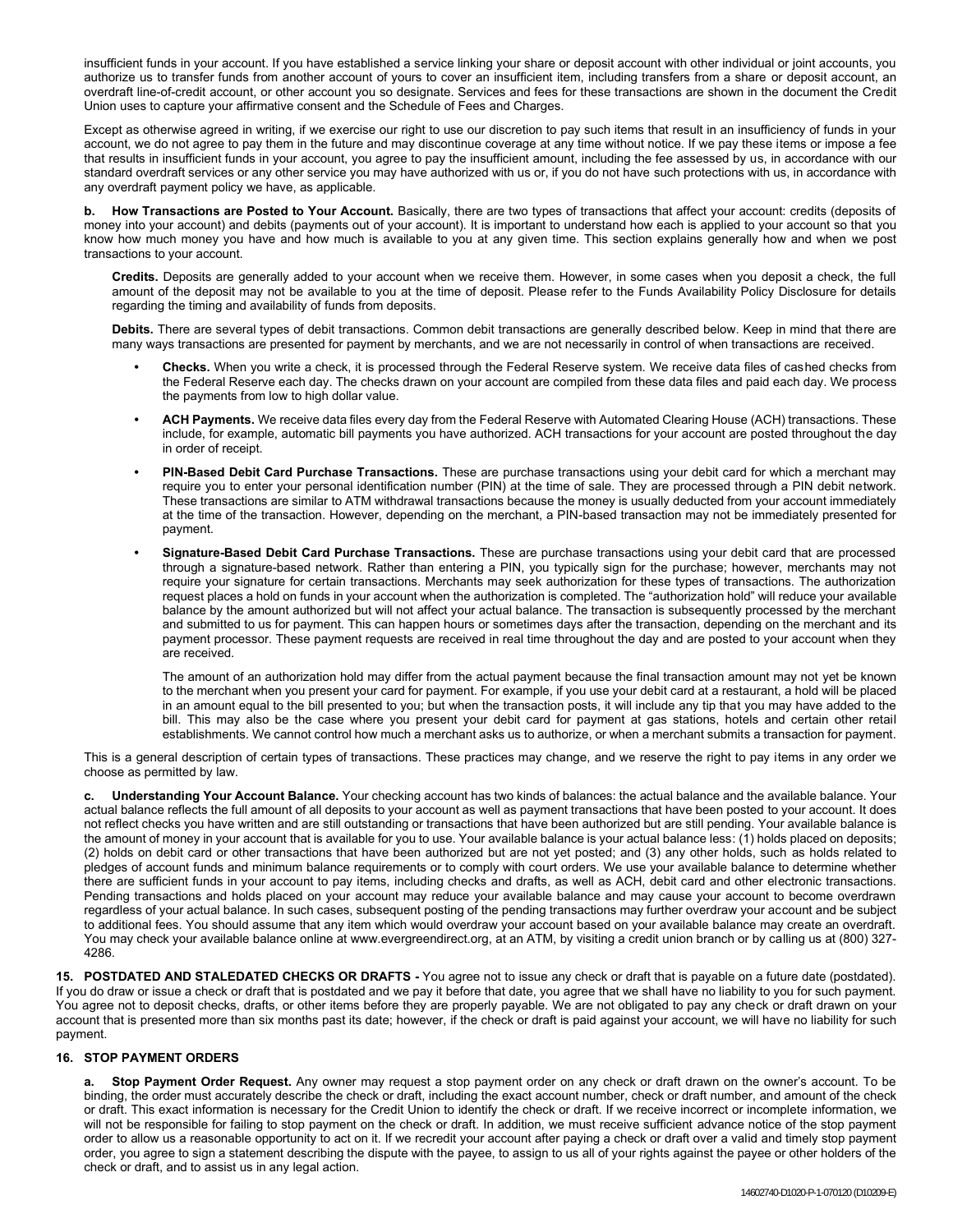Stop payment orders for preauthorized debit transactions from your account are governed by Regulation E. Please refer to the Electronic Fund Transfers Agreement and Disclosure for rules regarding stop payments on preauthorized debit transactions.

**b. Duration of Order.** You may make an oral stop payment order which will lapse within 14 calendar days unless you confirm it in writing, or in a record if allowed by applicable law, within that time. A written stop payment order is effective for six months and may be renewed for additional sixmonth periods by submitting a renewal request in writing, or in a record if allowed by applicable law, before the stop payment order then in effect expires. We do not have to notify you when a stop payment order expires.

**c. Liability.** Fees for stop payment orders are set forth in the Truth-in-Savings Disclosure or Schedule of Fees and Charges. You may not stop payment on any certified check, cashier's check, teller's check, or any other check, draft, or payment guaranteed by us. Although payment of an item may be stopped, you may remain liable to any item holder, including us. You agree to indemnify and hold the Credit Union harmless from all costs, including attorney's fees and all damages or claims related to our refusal to pay an item, as well as claims of any joint account owner or of any payee or endorsee for failing to stop payment of an item as a result of incorrect information provided by you.

**17. CREDIT UNION LIABILITY -** If we do not properly complete a transaction according to this Agreement, we will be liable for your losses or damages not to exceed the amount of the transaction, except as otherwise provided by law. We will not be liable if, for example: (1) your account contains an insufficient available balance for the transaction; (2) circumstances beyond our control prevent the transaction; (3) your loss is caused by your or another financial institution's negligence; or (4) your account funds are subject to legal process or other claim. We will not be liable for consequential damages, except liability for wrongful dishonor. We are not responsible for a check or draft that is paid by us if we acted in a commercially reasonable manner and exercised ordinary care. We exercise ordinary care if our actions or nonactions are consistent with applicable state law, Federal Reserve regulations and operating letters, clearinghouse rules, and general financial institution practices followed in the area we serve. You grant us the right, in making payments of deposited funds, to rely exclusively on the form of the account and the terms of this Agreement. Any conflict regarding what you and our employees say or write will be resolved by reference to this Agreement.

**18. CHECKS OR DRAFTS PRESENTED FOR PAYMENT IN PERSON -** We may refuse to accept any check or draft drawn on your account that is presented for payment in person. Such refusal shall not constitute a wrongful dishonor of the check or draft, and we shall have no liability for refusing payment. If we agree to cash a check or draft that is presented for payment in person, we may require the presenter to pay a fee. Any applicable check or draft cashing fees are stated in the Schedule of Fees and Charges.

**19. REMOTELY CREATED CHECKS OR DRAFTS -** For purposes of this paragraph, "account" means a transaction account, credit account, or any other account on which checks or drafts may be drawn. A remotely created check or draft is a check or draft created by someone other than the person on whose account the check or draft is drawn. A remotely created check or draft is generally created by a third party payee as authorized by the owner of the account on which the check or draft is drawn. Authorization is usually made over the telephone or through online communication. The owner of the account does not sign a remotely created check or draft. In place of the owner's signature, the remotely created check or draft usually bears a statement that the owner authorized the check or draft or bears the owner's printed or typed name. If you authorize a third party to draw a remotely created check or draft against your account, you may not later revoke or change your authorization. It is your responsibility to resolve any authorization issues directly with the third party. We are not required to credit your account and may charge against your account any remotely created check or draft for which the third party has proof of your authorization.

**20. PLEDGE, RIGHT OF OFFSET AND STATUTORY LIEN -** Unless prohibited by law, you pledge and grant as security for all obligations you may have now or in the future, except obligations secured by your principal residence, all shares and dividends and all deposits and interest, if any, in all accounts you have with us now and in the future. If you pledge a specific dollar amount in your account(s) for a loan, we will freeze the funds in your account(s) to the extent of the outstanding balance of the loan or, if greater, the amount of the pledge if the loan is a revolving loan. Otherwise, funds in your pledged account(s) may be withdrawn unless you are in default. You agree we have the right to offset funds in any of your accounts against the obligation owed to us. Federal or state law (depending upon whether we have a federal or state charter) gives us a lien on all shares and dividends and all deposits and interest, if any, in accounts you have with us now and in the future. Except as limited by federal or state law, the statutory lien gives us the right to apply the balance of all your accounts to any obligation on which you are in default. After you are in default, we may exercise our statutory lien rights without further notice to you.

**Your pledge and our statutory lien rights will allow us to apply the funds in your account(s) to what you owe when you are in default, except as limited by federal or state law.** If we do not apply or offset the funds in your account(s) to satisfy your obligation, we may place an administrative freeze on your account(s) in order to protect our statutory lien rights and may apply or offset the funds in your account(s) to the amount you owe us at a later time. The statutory lien and your pledge do not apply to any Individual Retirement Account or any other account that would lose special tax treatment under federal or state law if given as security. By not enforcing our right to apply or offset funds in your account(s) to your obligations that are in default, we do not waive our right to enforce these rights at a later time.

**21. LEGAL PROCESS -** If any legal action is brought against your account, we may pay out funds according to the terms of the action or refuse any payout until the dispute is resolved, as permitted by law. Any expenses or attorney fees we incur responding to legal process may be charged against your account without notice, unless prohibited by law. Any legal process against your account is subject to our lien and security interest.

**22. ACCOUNT INFORMATION -** Upon request, we will give you the name and address of each agency from which we obtain a credit report regarding your account. We agree not to disclose account information to third parties except when: (1) it is necessary to complete a transaction; (2) the third party seeks to verify the existence or condition of your account in accordance with applicable law; (3) such disclosure complies with the law or a government agency or court order; or (4) you give us written permission.

#### **23. NOTICES**

**a. Name or Address Changes.** You are responsible for notifying us of any name or address change. The Credit Union is only required to attempt to communicate with you at the most recent address you have provided to us. We may require all name and address changes to be provided in writing. If we attempt to locate you, we may impose a service fee as set forth in the Truth-in-Savings Disclosure or Schedule of Fees and Charges.

**b. Notice of Amendments.** Except as prohibited by applicable law, we may change the terms of this Agreement at any time. We will notify you, in a manner we deem appropriate under the circumstances, of any changes in terms, rates or fees as required by law. We reserve the right to waive any terms of this Agreement. Any such waiver shall not affect our right to future enforcement.

**Effect of Notice.** Any written notice you give us is effective when we receive it. Any written notice we give to you is effective when it is provided electronically or is deposited in the U.S. mail, postage prepaid and addressed to you at your statement mailing address, and will be effective whether or not received by you. Notice to any account owner is considered notice to all account owners.

**d. Electronic Notices.** If you have agreed to receive notices electronically, we may send you notices electronically and discontinue mailing paper notices to you until you notify us that you wish to reinstate receiving paper notices.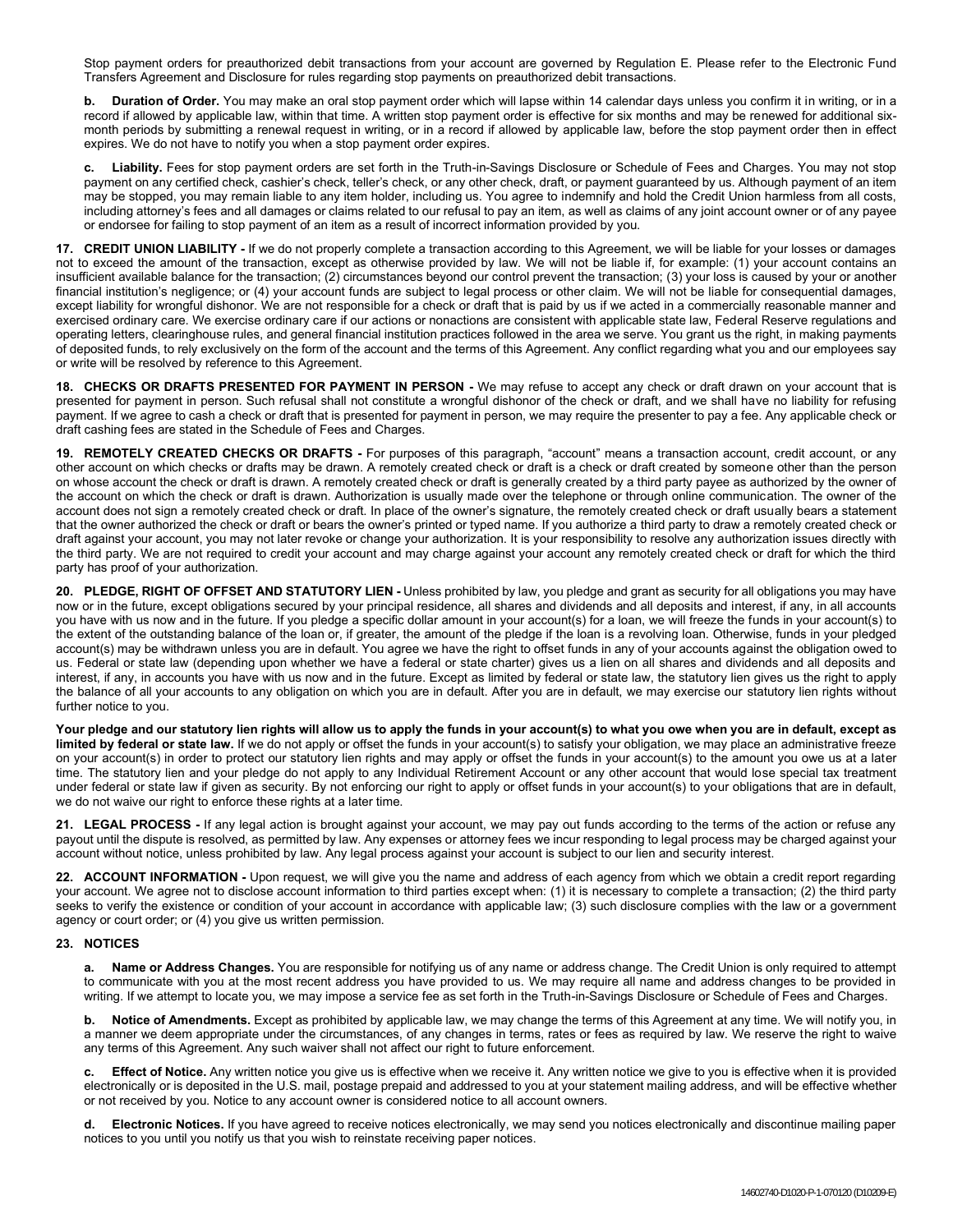**24. TAXPAYER IDENTIFICATION NUMBER AND BACKUP WITHHOLDING -** You agree that we may withhold taxes from any dividends or interest earned on your account as required by federal, state or local law or regulations. Your failure to furnish a correct Taxpayer Identification Number (TIN) or meet other requirements may result in backup withholding. If your account is subject to backup withholding, we must withhold and pay to the Internal Revenue Service a percentage of dividends, interest, and certain other payments. If you fail to provide your TIN within a reasonable time we may close your account and return the balance to you, less any applicable service fees.

#### **25. STATEMENTS**

**a. Contents.** If we provide a periodic statement for your account, you will receive a periodic statement that shows the transactions and activity on your account during the statement period as required by applicable law. If a periodic statement is provided, you agree that only one statement is necessary for joint accounts. For share draft or checking accounts, you understand and agree that your original check or draft, when paid, becomes property of the Credit Union and may not be returned to you, but copies of the check or draft may be retained by us or by payable-through financial institutions and may be made available upon your request. You understand and agree that statements are made available to you on the date they are mailed to you or, if you have requested, on the date they are made available to you electronically. You also understand and agree that checks, drafts, or copies thereof are made available to you on the date the statement is mailed to you or is provided to you electronically, even if the checks or drafts do not accompany the statement.

**b. Examination.** You are responsible for promptly examining each statement upon receiving it and reporting any irregularities to us. If you fail to report any irregularities such as forged, altered, unauthorized, unsigned, or otherwise fraudulent items drawn on your account, erroneous payments or transactions, or other discrepancies that are reflected on your statement within 33 days of the date we sent or otherwise provided the statement to you, we will not be responsible for your loss. We also will not be liable for any items that are forged or altered in a manner not detectable by a reasonable person, including the unauthorized use of facsimile signature equipment.

Unauthorized electronic fund transfers governed by Regulation E are subject to different reporting periods. Please refer to the Electronic Fund Transfers Agreement and Disclosure for reporting requirements pertaining to electronic fund transfers.

**c. Notice to Credit Union.** You agree that the Credit Union's retention of checks or drafts does not alter or waive your responsibility to examine your statements or the time limit for notifying us of any errors. The statement will be considered correct for all purposes, and we will not be liable for any payment made or charge to your account unless you notify us in writing within the above time limit for notifying us of any errors. If you fail to receive a periodic statement, you agree to notify us within 14 days of the time you regularly receive a statement.

**d. Address.** If we mail you a statement, we will send it to the last known address shown in our records. If you have requested to receive your statement electronically, we will send the statement or notice of statement availability to the last e-mail address shown in our records.

**26. INACTIVE ACCOUNTS -** As allowed by applicable law, we may classify your account as inactive or dormant and assess a fee if you have not made any transactions in your account over a specified period of time. The period of inactivity, the fee for servicing an inactive or dormant account, and the minimum balance required to avoid the service fee, if any, are set forth in our Schedule of Fees and Charges. You authorize us to transfer funds from another account of yours to cover any service fees, if applicable. To the extent allowed by law, we reserve the right to transfer the account funds to an account payable or reserve account and to suspend any further account statements. If a deposit or withdrawal has not been made on the account and we have had no other sufficient contact with you within the period specified by state law, the account will then be presumed to be abandoned. Funds in abandoned accounts will be reported and remitted in accordance with state law. Once funds have been turned over to the state, we have no further liability to you for such funds. If you choose to reclaim such funds, you must apply to the appropriate state agency.

**27. SPECIAL ACCOUNT INSTRUCTIONS -** You may request that we facilitate certain trust, will, or court-ordered account arrangements. However, because we do not give legal advice, we cannot counsel you as to which account arrangement most appropriately meets the specific requirements of your trust, will, or court order. You and any surviving owner or beneficiary agree to indemnify and hold the Credit Union harmless from any claim or liability asserted against the Credit Union as a result of the disposition of funds in reliance on this Agreement and any account designations of yours. If you ask us to follow any instructions that we believe might expose us to claims, lawsuits, expenses, liabilities, or damages, whether directly or indirectly, we may refuse to follow your instructions or may require you to indemnify us or post a bond or provide us with other protection. We may require that account changes requested by you, or any account owner, such as adding or closing an account or service, be evidenced by a signed Account Change Card or other document which evidences a change to an account and accepted by us.

**28. TERMINATION OF ACCOUNT -** We may terminate your account at any time without notice to you or may require you to close your account and apply for a new account if, for example: (1) there is a change in owners or authorized signers; (2) there has been a forgery or fraud reported or committed involving your account; (3) there is a dispute as to the ownership of the account or of the funds in the account; (4) any checks or drafts are lost or stolen; (5) there are excessive returned unpaid items not covered by an overdraft protection plan; (6) there has been any misrepresentation or any other abuse of any of your accounts; (7) we reasonably deem it necessary to prevent a loss to us; or (8) as otherwise permitted by law. You may terminate an individual account by giving written notice. We reserve the right to require the consent of all owners to terminate a joint account. We are not responsible for payment of any check, draft, withdrawal, transaction, or other item after your account is terminated; however, if we pay an item after termination, you agree to reimburse us.

**29. TERMINATION OF MEMBERSHIP; LIMITATION OF SERVICES -** You may terminate your membership by giving us written notice or by withdrawing your minimum required membership share, if any, and closing all of your accounts. You may be expelled from membership for any reason allowed by applicable law. We may restrict account access and services without notice to you when your account is being misused; you have demonstrated conduct which is abusive in nature; as outlined in any policy we have adopted regarding restricting services; or as otherwise permitted by law.

**30. DEATH OF ACCOUNT OWNER -** You irrevocably waive the right to dispose of, by an existing or future will, any account owned as a Joint Account With Rights of Survivorship and/or any account for which you have named Payable on Death (POD) beneficiary(ies). You agree that upon your death, your account will be payable in accordance with any existing account designations and the terms of this Agreement. We may honor all transfer orders, withdrawals, deposits, and other transactions on an account until we know of a member's death. Even with such knowledge, we may continue to pay checks or drafts or honor other payments or transfer orders authorized by the deceased member for a period of ten days after the member's death unless we receive instructions from any person claiming an interest in the account to stop payment on the checks, drafts, or other items. We may require anyone claiming a deceased owner's account funds to indemnify us for any losses resulting from our honoring that claim. This Agreement will be binding upon any heirs or legal representatives of any account owner.

**31. UNLAWFUL INTERNET GAMBLING AND OTHER ILLEGAL ACTIVITIES -** You agree that you are not engaged in unlawful internet gambling or any other illegal activity. You agree that you will not use any of your accounts, access devices or services for unlawful internet gambling or other illegal activities. We may terminate your account relationship if you engage in unlawful internet gambling or other illegal activities.

**32. SEVERABILITY -** If a court holds any portion of this Agreement to be invalid or unenforceable, the remainder of this Agreement shall not be invalid or unenforceable and will continue in full force and effect. All headings are intended for reference only and are not to be construed as part of the Agreement.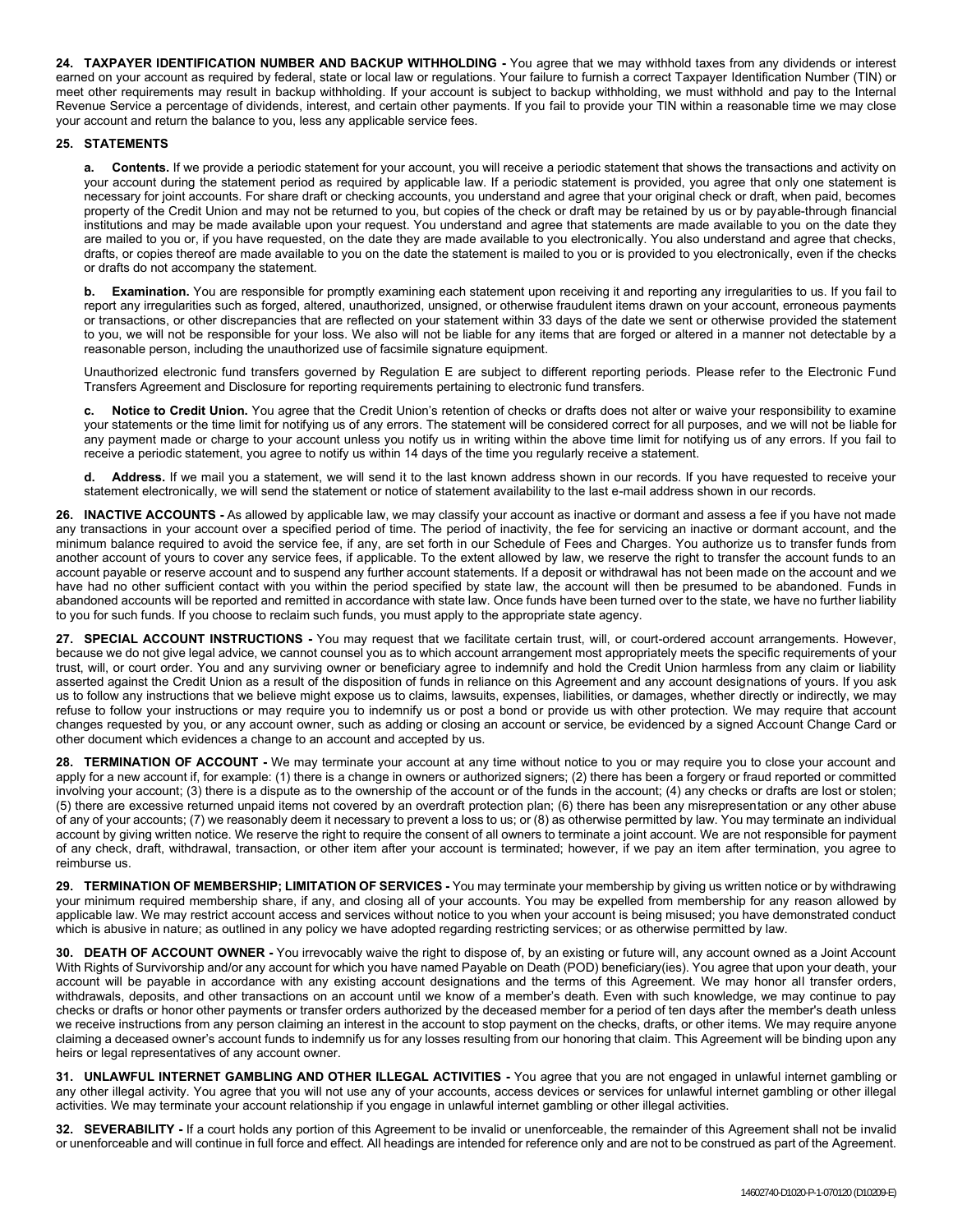**33. ENFORCEMENT -** You are liable to us for any losses, costs, or expenses we incur resulting from your failure to follow this Agreement. You authorize us to deduct any such losses, costs, or expenses from your account without prior notice to you. If we bring a legal action to collect any amount due under or to enforce this Agreement, we shall be entitled, subject to applicable law, to payment of reasonable attorney's fees and costs, including fees on any appeal, bankruptcy proceedings, and any post judgment collection actions.

**34. GOVERNING LAW -** This Agreement is governed by the following, as amended from time to time: the Credit Union's bylaws; local clearinghouse and other payment system rules; federal laws and regulations, including applicable principles of contract law; and the laws and regulations of the state of Washington. As permitted by applicable law, you agree that any legal action regarding this Agreement shall be brought in the county in which the Credit Union is located.

**35. NEGATIVE INFORMATION NOTICE - We may report information about your loan, share, or deposit accounts to credit bureaus. Late payments, missed payments, or other defaults on your accounts may be reflected in your credit report.**

**36. MONITORING AND RECORDING COMMUNICATIONS -** We may monitor and record communications between you and us, including telephone conversations, electronic messages, electronic records, or other data transmissions that affect your accounts or other products and services. Except as otherwise prohibited by applicable law, you agree we may monitor and record such communications without your approval or further notice to you.

**37. CONSENT TO CONTACT -** By signing or otherwise authenticating an Account Card, you agree we and/or our third-party providers, including debt collectors, may contact you by telephone or text message at any telephone number associated with your account, including wireless telephone numbers (i.e. cell phone numbers) which could result in charges to you, in order to service your account or collect any amounts owed to us, excluding any contacts for advertising and telemarketing purposes as prescribed by law. You further agree methods of contact may include use of pre-recorded or artificial voice messages, and/or use of an automatic dialing device. You may withdraw the consent to be contacted on your wireless telephone number(s) at any time by providing written notice to us at PO Box 408, Olympia, WA 98507, by email to info@evergreendirect.org, via phone at (800) 327-4286 or by any other reasonable means. If you have provided a wireless telephone number(s) on or in connection with any account, you represent and agree you are the wireless subscriber or customary user with respect to the wireless telephone number(s) provided and have the authority to give this consent. Furthermore, you agree to notify us of any change to the wireless telephone number(s) which you have provided to us.

In order to help mitigate harm to you and your account, we may contact you on any telephone number associated with your account, including a wireless telephone number (i.e. cell phone number), to deliver to you any messages related to suspected or actual fraudulent activity on your account, data security breaches or identity theft following a data breach, money transfers or any other exigent messages permitted by applicable law. These contacts will not contain any telemarketing, cross-marketing, solicitation, advertising, or debt collection message of any kind. The contacts will be concise and limited in frequency as required by law. You will have an opportunity to opt-out of such communications at the time of delivery.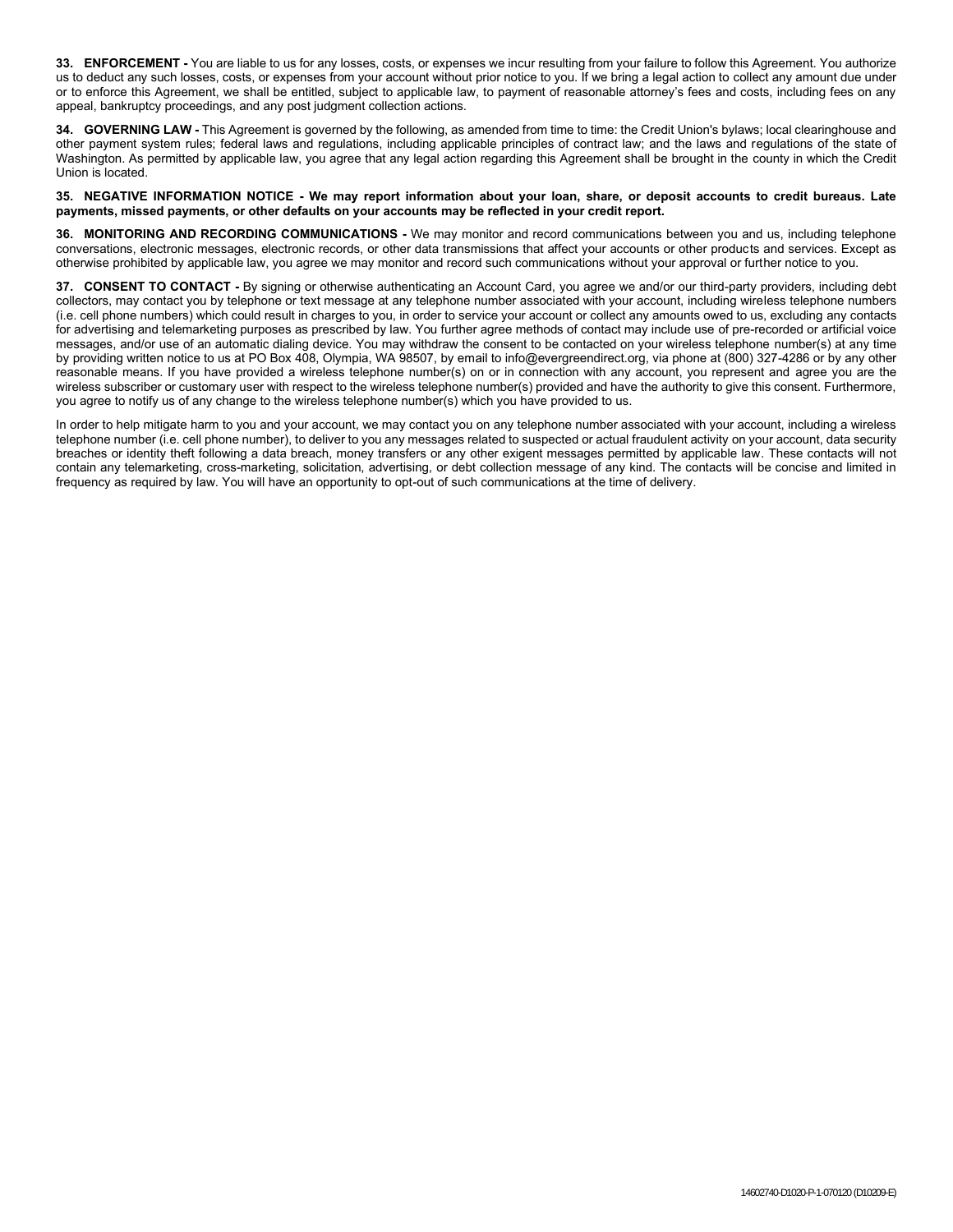## **FUNDS AVAILABILITY POLICY DISCLOSURE**

This Disclosure describes your ability to withdraw funds at EvergreenDIRECT Credit Union. It only applies to the availability of funds in transaction accounts. The Credit Union reserves the right to delay the availability of funds deposited to accounts that are not transaction accounts for periods longer than those disclosed in this policy. Please ask us if you have a question about which accounts are affected by this policy.

**1. GENERAL POLICY —** Our policy is to make funds from your cash and check deposits available to you on the same business day that we receive your deposit. Electronic direct deposits will be available on the day we receive the deposit. Once they are available, you can withdraw the funds in cash and we will use the funds to pay checks that you have written. For determining the availability of your deposits, every day is a business day, except Saturdays, Sundays, and federal holidays. If you make a deposit before close of business on a business day that we are open, we will consider that day to be the day of your deposit. However, if you make a deposit after the close of business or on a business day we are not open, we will consider that the deposit was made on the next business day we are open.

**2. RESERVATION OF RIGHT TO HOLD —** In some cases, we will not make all of the funds that you deposit by check available to you on the same business day that we receive your deposit. Funds may not be available until the second business day after the day of your deposit. However, the first \$225.00 of your deposit will be available on the first business day after the day of your deposit. If we are not going to make all of the funds from your deposit available on the same business day, we will notify you at the time you make your deposit. We will also tell you when the funds will be available. If your deposit is not made directly to one of our employees or if we decide to take this action after you have left the premises, we will mail you the notice by the next business day after we receive your deposit. If you will need the funds from a deposit right away, you should ask us when the funds will be available.

**3. HOLDS ON OTHER FUNDS —** If we cash a check for you that is drawn on another financial institution, we may withhold the availability of a corresponding amount of funds that are already in your account. Those funds will be available at the time funds from the check we cashed would have been available if you had deposited it. If we accept for deposit a check that is drawn on another financial institution, we may make funds from the deposit available for withdrawal immediately but delay your availability to withdraw a corresponding amount of funds that you have on deposit in another account with us. The funds in the other account would then not be available for withdrawal until the time periods that are described elsewhere in this Disclosure for the type of check that you deposited.

**4. LONGER DELAYS MAY APPLY —** We may delay your ability to withdraw funds deposited by check into your account an additional number of days for these reasons:

- We believe a check you deposit will not be paid.
- You deposit checks totaling more than \$5,525.00 on any one (1) day.
- You redeposit a check that has been returned unpaid.
- You have overdrawn your account repeatedly in the last six (6) months.
- There is an emergency, such as failure of communications or computer equipment.

We will notify you if we delay your ability to withdraw funds for any of these reasons and we will tell you when the funds will be available. They will generally be available no later than the seventh business day after the day of your deposit.

**5. SPECIAL RULES FOR NEW ACCOUNTS —** If you are a new member, the following special rules will apply during the first 30 days your account is open.

Funds from electronic direct deposits to your account will be available on the day we receive the deposit. Funds from deposits of cash, wire transfers, and the first \$5,525.00 of a day's total deposits of cashier's, certified, teller's, traveler's, and federal, state, and local government checks will be available on the next business day after the day of your deposit if the deposit meets certain conditions. For example, the checks must be payable to you. The excess over \$5,525.00 will be available on the ninth business day after the day of your deposit. If your deposit of these checks (other than a U.S. Treasury check) is not made in person to one of our employees, the first \$5,525.00 will not be available until the second business day after the day of your deposit. Funds from all other check deposits will be available on the tenth business day after the day of your deposit.

**6. DEPOSITS AT NONPROPRIETARY ATMS —** Funds from any deposits (cash or checks) made at automated teller machines (ATMs) we do not own or operate will not be available until the fifth business day after the date of your deposit. This rule does not apply at ATMs that we own or operate. All ATMs that we own or operate are identified as our machines.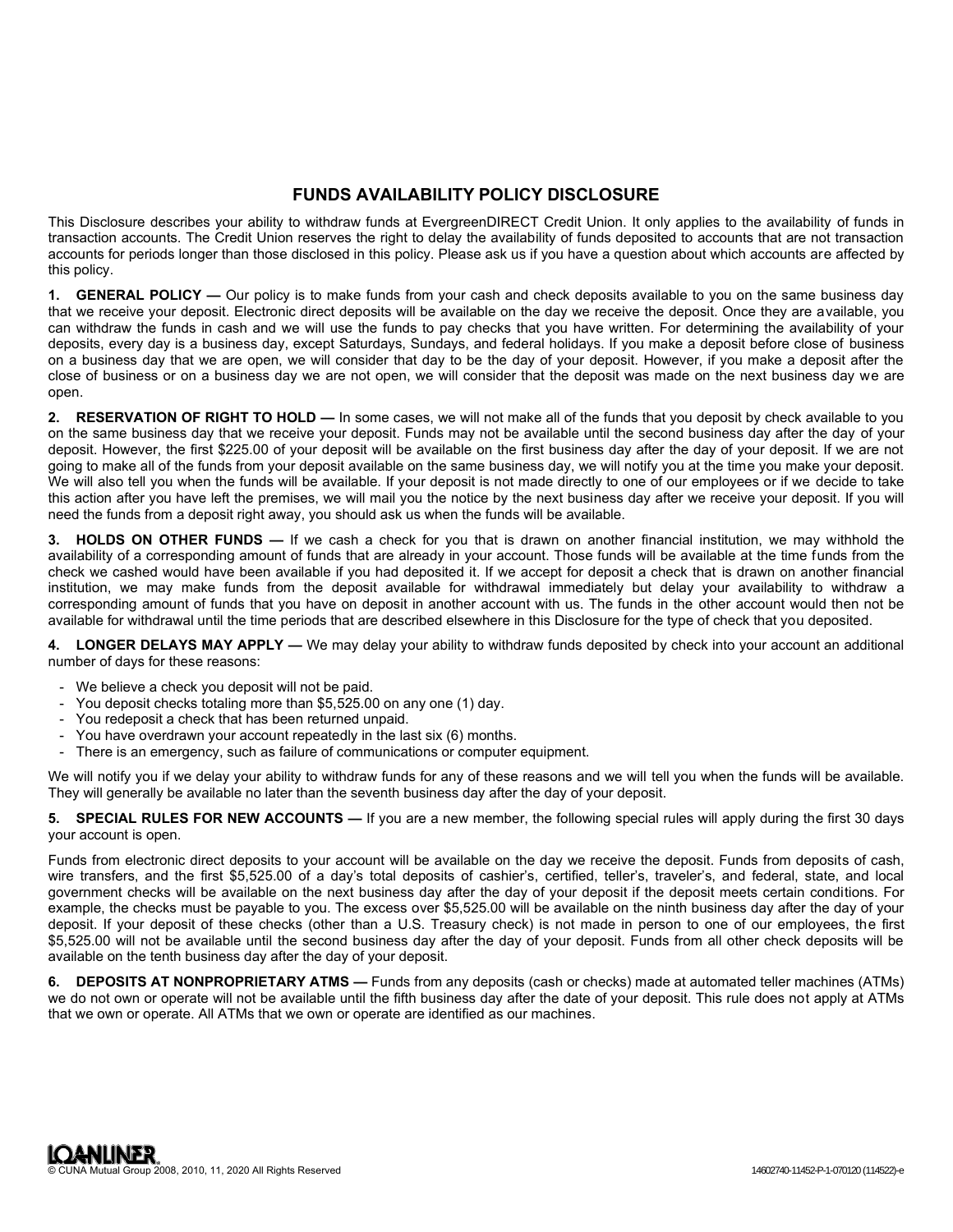## **ELECTRONIC FUND TRANSFERS AGREEMENT AND DISCLOSURE**

This Electronic Fund Transfers Agreement and Disclosure is the contract which covers your and our rights and responsibilities concerning the electronic fund transfers (EFT) services offered to you by EvergreenDIRECT Credit Union ("Credit Union"). In this Agreement, the words "you," "your," and "yours" mean those who sign the application or account card as applicants, joint owners, or any authorized users. The words "we," "us," and "our" mean the Credit Union. The word "account" means any one (1) or more savings and checking accounts you have with the Credit Union. Electronic fund transfers are electronically initiated transfers of money from your account through the EFT services described below. By signing an application or account card for EFT services, signing your card, or using any service, each of you, jointly and severally, agree to the terms and conditions in this Agreement and any amendments for the EFT services offered. Furthermore, electronic fund transfers that meet the definition of remittance transfers are governed by 12 C.F.R. part 1005, subpart B—Requirements for remittance transfers, and consequently, terms of this agreement may vary for those types of transactions. A "remittance transfer" is an electronic transfer of funds of more than \$15.00 which is requested by a sender and sent to a designated recipient in a foreign country by a remittance transfer provider. Terms applicable to such transactions may vary from those disclosed herein and will be disclosed to you at the time such services are requested and rendered in accordance with applicable law.

**1. EFT SERVICES —** If approved, you may conduct any one (1) or more of the EFT services offered by the Credit Union.

**a. Visa Check Card.** If approved, you may use your Visa® card to purchase goods and services from participating merchants. However, you may not use your card to initiate any type of electronic gambling transactions through the Internet. If you wish to pay for goods or services over the Internet, you may be required to provide card number security information before you will be permitted to complete the transaction. You agree that you will not use your card for any transaction that is illegal under applicable federal, state, or local law. Funds to cover your card purchases will be deducted from your checking account. For ATM and onetime debit card transactions, you must consent to the Credit Union's overdraft protection plan in order for the transaction amount to be covered under the plan. Without your consent, the Credit Union may not authorize and pay an overdraft resulting from these types of transactions. Services and fees for overdrafts are shown in the document the Credit Union uses to capture the member's opt-in choice for overdraft protection and the Schedule of Fees and Charges.

For other types of transactions, if the balance in your account is not sufficient to pay the transaction amount, the Credit Union may pay the amount and treat the transaction as a request to transfer funds from other deposit accounts, approved overdraft protection accounts, or loan accounts that you have established with the Credit Union. If you initiate a transaction that overdraws your account, you agree to make immediate payment of any overdrafts together with any service charges to the Credit Union. In the event of repeated overdrafts, the Credit Union may terminate all services under this Agreement. You may use your card and personal identification number (PIN) in ATMs of the Credit Union, PLUS, STAR, and Co-Op networks, and such other machines or facilities as the Credit Union may designate. In addition, you may use your Visa card without a PIN for certain transactions on the Visa and Co-Op networks. However, provisions of this Agreement relating only to Visa debit transactions, such as additional limits on your liability and streamlined error resolution procedures, do not apply to transactions processed through non-Visa networks. To initiate a Visa debit transaction, you may sign a receipt, provide a card number, or swipe or insert your card at a point-of-sale (POS) terminal and choose to route the transaction over a Visa network.

At the present time, you may also use your card to:

- Make deposits to your savings and checking accounts.
- Withdraw funds from your savings and checking accounts.
- Transfer funds from your savings and checking accounts.
- Obtain balance information for your savings and checking accounts.
- Make point-of-sale (POS) transactions with your card and personal identification number (PIN) to purchase goods or services at merchants that accept Visa.
- Order goods or services online or by mail or telephone from places that accept Visa.

The following limitations on Visa Check Card transactions may apply:

- Purchase amounts are limited to the amount in your account.
- You may purchase up to a maximum of \$1,500.00 per day using your PIN.
- You may purchase up to a maximum of \$1,500.00 per day using your signature.
- You may withdraw up to a maximum of \$500.00 in any one (1) day from an ATM machine, if there are sufficient funds in your account.
- For security purposes, there are other limits on the frequency and amount of transfers available at ATMs.
- You may transfer up to the available balance in your accounts at the time of the transfer.
- See Section 2 for transfer limitations that may apply to these transactions.

**Card Information Updates and Authorizations.** If you have authorized a merchant to bill charges to your card on a recurring basis, it is your responsibility to notify the merchant in the event your card is replaced, your card information (such as card number and expiration date) changes, or the account associated with your card is closed. However, if your card is replaced or

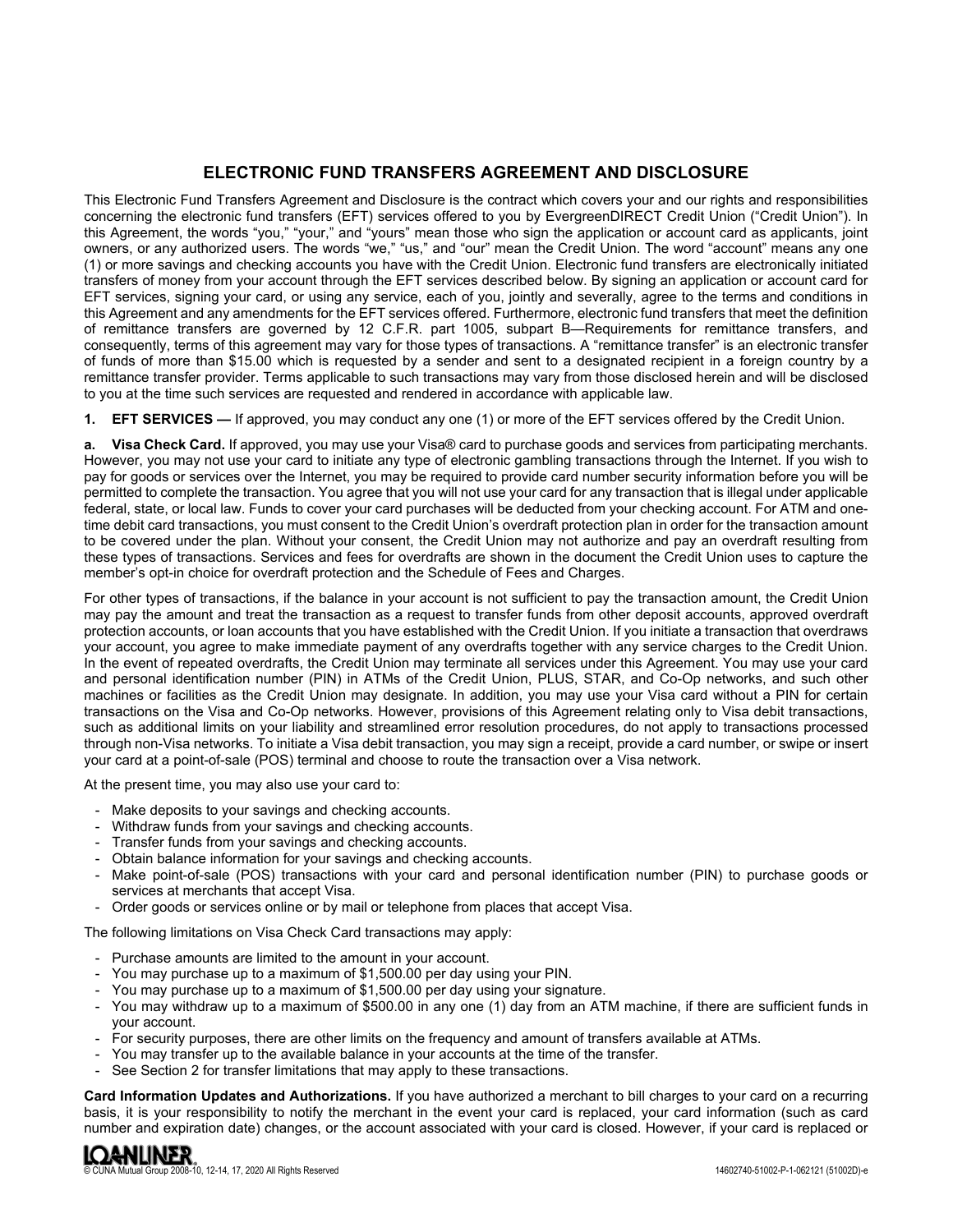card information changes, you authorize us, without obligation on our part, to provide the updated card information to the merchant in order to permit the merchant to bill recurring charges to the card. You authorize us to apply such recurring charges to the card until you notify us that you have revoked authorization for the charges to your card.

Your card is automatically enrolled in an information updating service. Through this service, your updated card information (such as card number and expiration date) may be shared with participating merchants to facilitate continued recurring charges. Updates are not guaranteed before your next payment to a merchant is due. You are responsible for making direct payment until recurring charges resume. To revoke your authorization allowing us to provide updated card information to a merchant, please contact us.

**b. Audio Response.** If we approve Audio Response for your accounts, a separate personal identification number (PIN) will be assigned to you. You must use your personal identification number (PIN) along with your account number to access your accounts. At the present time, you may use Audio Response to:

- Withdraw funds from your savings, checking, and money market accounts.
- Transfer funds from your savings, checking, and money market accounts.
- Obtain balance information for your savings, checking, and money market accounts.
- Make loan payments from your savings and checking accounts.
- Access your Visa Credit Card and Line of Credit account.
- Determine if a particular item has cleared.
- Obtain tax information on amounts earned on savings and checking accounts or interest paid on loan accounts.
- Verify the last date and amount of your payroll deposit.

Your accounts can be accessed under Audio Response via a touch-tone telephone only. Audio Response service will be available for your convenience 24 hours per day. This service may be interrupted for a short time each day for data processing.

The following limitations on Audio Response transactions may apply:

- There is no limit to the number of inquiries, transfers, or withdrawal requests you may make in any one (1) day.
- See Section 2 for transfer limitations that may apply to these transactions.

The Credit Union reserves the right to refuse any transaction which would draw upon insufficient funds, exceed a credit limit, lower an account below a required balance, or otherwise require us to increase our required reserve on the account. All checks are payable to you as a primary member and will be mailed to your address of record. The Credit Union may set other limits on the amount of any transaction, and you will be notified of those limits. The Credit Union may refuse to honor any transaction for which you do not have sufficient available verified funds. The service will discontinue if no transaction is entered after numerous unsuccessful attempts to enter a transaction and there may be limits on the duration of each telephone call.

#### **c. Preauthorized EFTs.**

- **Direct Deposit.** Upon instruction of (i) your employer, (ii) the Treasury Department or (iii) other financial institutions, the Credit Union will accept direct deposits of your paycheck or federal recurring payments, such as Social Security, to your savings and/or checking account.
- **Preauthorized Debits.** Upon instruction, we will pay certain recurring transactions from your checking account.
- See Section 2 for transfer limitations that may apply to these transactions.
- **Stop Payment Rights.** If you have arranged in advance to make electronic fund transfers out of your account(s) for money you owe others, you may stop payment on preauthorized transfers from your account. You must notify us orally or in writing at any time up to three (3) business days before the scheduled date of the transfer. We may require written confirmation of the stop payment order to be made within 14 days of any oral notification. If we do not receive the written confirmation, the oral stop payment order shall cease to be binding 14 days after it has been made. A stop payment request may apply to a single transfer, multiple transfers, or all future transfers as directed by you, and will remain in effect unless you withdraw your request or all transfers subject to the request have been returned.
- **Notice of Varying Amounts.** If these regular payments may vary in amount, the person you are going to pay is required to tell you, ten (10) days before each payment, when it will be made and how much it will be. You may choose instead to get this notice only when the payment would differ by more than a certain amount from the previous payment or when the amount would fall outside certain limits that you set.
- **Liability for Failure to Stop Payment of Preauthorized Transfers.** If you order us to stop payment of a preauthorized transfer three (3) business days or more before the transfer is scheduled and we do not do so, we will be liable for your losses or damages.

**d. Electronic Check Conversion/Electronic Returned Check Fees.** If you pay for purchases or bills with a check or draft, you may authorize your check or draft to be converted to an electronic fund transfer. You may also authorize merchants or other payees to electronically debit your account for returned check fees. You are considered to have authorized these electronic fund transfers if you complete the transaction after being told (orally or by a notice posted or sent to you) that the transfer may be processed electronically or if you sign a written authorization.

**e. Online Banking.** If Online Banking is activated for your account(s), you will be required to use secure login information to access the account(s). At the present time, you may use Online Banking to:

- Withdraw funds from your savings and checking accounts.
- Transfer funds from your savings and checking accounts.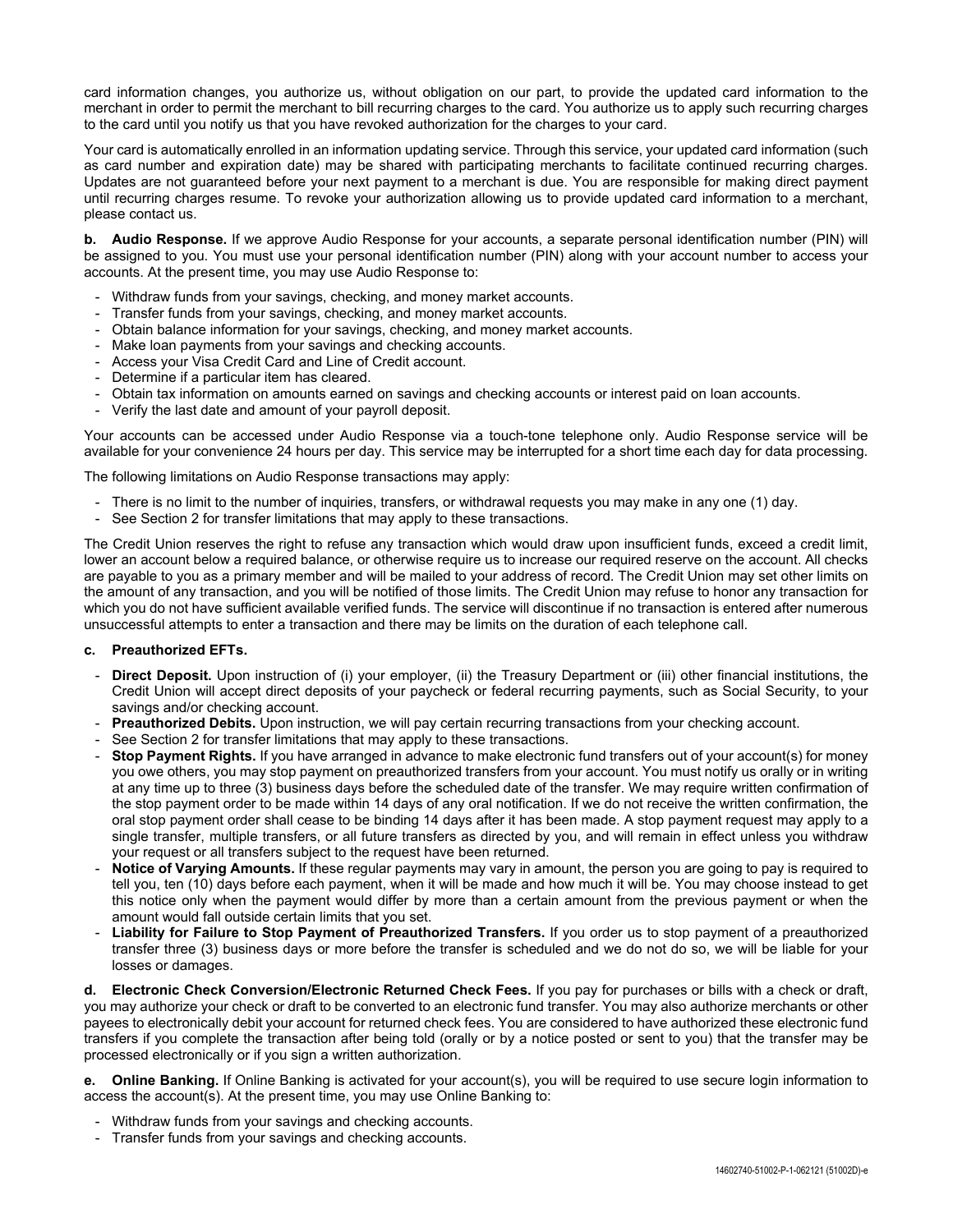- Obtain balance information for your savings, checking, and loan accounts.
- Make loan payments from your savings, checking, and club accounts.
- Access your Visa Credit Card and Line of Credit accounts.
- Determine if a particular item has cleared.
- Obtain tax information on amounts earned on savings and checking accounts or interest paid on loan accounts.
- Verify the last date and amount of your payroll deposit.
- Make bill payments to preauthorized creditors.

Your accounts can be accessed under Online Banking via personal computer. Online Banking will be available for your convenience 24 hours per day. This service may be interrupted for a short time each day for data processing. We reserve the right to refuse any transaction which would draw upon insufficient funds, exceed a credit limit, lower an account below a required balance, or otherwise require us to increase our required reserve on the account. All checks are payable to you as a primary member and will be mailed to your address of record. We may set other limits on the amount of any transaction, and you will be notified of those limits. We may refuse to honor any transaction for which you do not have sufficient available verified funds. The service will discontinue if no transaction is entered after numerous unsuccessful attempts to enter a transaction and there may be limits on the duration of each access.

The following limitations on Online Banking transactions may apply:

- There is no limit to the number of inquiries, transfers, or withdrawal requests you may make in any one (1) day.
- See Section 2 for transfer limitations that may apply to these transactions.

**f. Bill Payer.** We will process bill payment transfer requests only to those creditors the Credit Union has designated in the User Instructions and such creditors as you authorize and for whom the Credit Union has the proper vendor code number. We will not process any bill payment transfer if the required transaction information is incomplete.

We will withdraw the designated funds from your checking account for bill payment transfer by the designated cutoff time on the date you schedule for payment. We will process your bill payment transfer within a designated number of days before the date you schedule for payment. You must allow sufficient time for vendors to process your payment after they receive a transfer from us. Please leave as much time as though you were sending your payment by mail. We cannot guarantee the time that any payment will be credited to your account by the vendor.

The following limitations on Bill Payer transactions may apply:

- There is no limit on the number of bill payments per day.

**2. TRANSFER LIMITATIONS —** For all savings and money market accounts, you may make no more than six (6) transfers and withdrawals from your account to another account of yours or to a third party in any month by means of a preauthorized, automatic, or Internet transfer, by telephonic order or instruction, or by check, draft, debit card or similar order. If you exceed these limitations, your account may be subject to a fee or be closed.

## **3. CONDITIONS OF EFT SERVICES —**

**a. Ownership of Cards.** Any card or other device which we supply to you is our property and must be returned to us, or to any person whom we authorize to act as our agent, or to any person who is authorized to honor the card, immediately according to instructions. The card may be repossessed at any time at our sole discretion without demand or notice. You cannot transfer your card or account to another person.

**b. Honoring the Card.** Neither we nor merchants authorized to honor the card will be responsible for the failure or refusal to honor the card or any other device we supply to you. If a merchant agrees to give you a refund or adjustment, you agree to accept a credit to your account in lieu of a cash refund.

## **c. Foreign Transactions.**

**Visa.** Purchases and cash withdrawals made in foreign currencies will be debited from your account in U.S. dollars. The exchange rate between the transaction currency and the billing currency used for processing international transactions is a rate selected by Visa from a range of rates available in wholesale currency markets for the applicable transaction date, which rate may vary from the rate Visa itself receives, or the rate mandated by the government or governing body in effect for the applicable transaction date. The exchange rate used on the transaction date may differ from the rate that would have been used on the processing date or cardholder statement posting date.

A fee of 1.00% of the amount of the transaction, calculated in U.S. dollars, will be imposed on all foreign transactions, including purchases, cash withdrawals and credits to your account. A foreign transaction is any transaction that you complete or a merchant completes on your card outside of the United States, with the exception of U.S. military bases, U.S. territories, U.S. embassies or U.S. consulates. Transactions completed by merchants outside of the United States are considered foreign transactions, regardless of whether you are located inside or outside the United States at the time of the transaction.

**d. Security of Access Code.** You may use one (1) or more access codes with your electronic fund transfers. The access codes issued to you are for your security purposes. Any access codes issued to you are confidential and should not be disclosed to third parties or recorded on or with the card. You are responsible for safekeeping your access codes. You agree not to disclose or otherwise make your access codes available to anyone not authorized to sign on your accounts. If you authorize anyone to use your access codes, that authority shall continue until you specifically revoke such authority by notifying the Credit Union.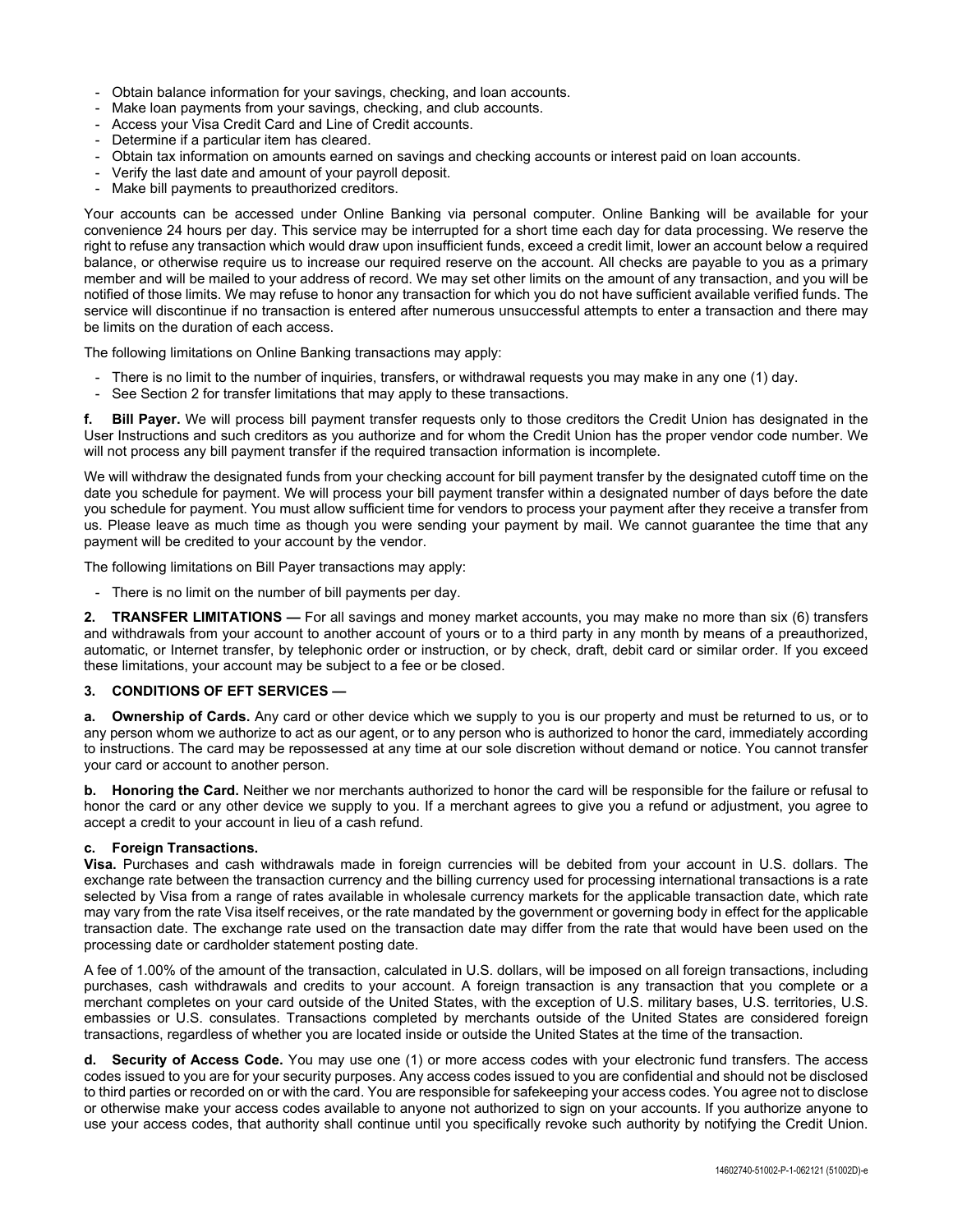You understand that any joint owner you authorize to use an access code may withdraw or transfer funds from any of your accounts. If you fail to maintain the security of these access codes and the Credit Union suffers a loss, we may terminate your EFT services immediately.

**e. Joint Accounts.** If any of your accounts accessed under this Agreement are joint accounts, all joint owners, including any authorized users, shall be bound by this Agreement and, alone and together, shall be responsible for all EFT transactions to or from any savings and checking or loan accounts as provided in this Agreement. Each joint account owner, without the consent of any other account owner, may, and is hereby authorized by every other joint account owner, make any transaction permitted under this Agreement. Each joint account owner is authorized to act for the other account owners, and the Credit Union may accept orders and instructions regarding any EFT transaction on any account from any joint account owner.

**4. FEES AND CHARGES —** We assess certain fees and charges for EFT services. For a current listing of all applicable fees and charges, see our current Schedule of Fees and Charges that was provided to you at the time you applied for or requested these EFT services. From time to time, the fees and charges may be changed, and we will notify you as required by applicable law.

Additionally, if you use an ATM not operated by us, you may be charged a fee(s) by the ATM operator and by any international, national, regional, or local network used in processing the transaction (and you may be charged a fee for a balance inquiry even if you do not complete a funds transfer). The ATM fee(s), or surcharge(s), will be debited from your account if you elect to complete the transaction and/or continue with the balance inquiry.

You understand and agree that we and/or the ATM operator may charge you multiple fees for multiple transactions during the same ATM session (for example, fees for both a balance inquiry and a cash withdrawal).

**5. MEMBER LIABILITY —** You are responsible for all transactions you authorize using your EFT services under this Agreement. If you permit someone else to use an EFT service, your card or your access code, you are responsible for any transactions they authorize or conduct on any of your accounts.

TELL US AT ONCE if you believe your card or access code has been lost or stolen, if you believe someone has used your card or access code or otherwise accessed your accounts without your authority, or if you believe that an electronic fund transfer has been made without your permission using information from your check. Telephoning is the best way of keeping your possible losses down. You could lose all the money in your account (plus your maximum overdraft line-of-credit). If a transaction was made with your card or card number without your permission and was a Visa transaction, you will have no liability for the transaction, unless you were fraudulent or negligent in the handling of your account or card.

For all other EFT transactions involving your card or access code, including if you were negligent in the handling of your account or card, your liability for an unauthorized transaction is determined as follows. If you tell us within two (2) business days after you learn of the loss or theft of your card or access code, you can lose no more than \$50.00 if someone used your card or access code without your permission. If you do NOT tell us within two (2) business days after you learn of the loss or theft of your card or access code and we can prove we could have stopped someone from using your card or access code without your permission if you had told us, you could lose as much as \$500.00.

Also, if your statement shows transfers that you did not make including those made by card, access code or other means, TELL US AT ONCE. If you do not tell us within 60 days after the statement was mailed to you, you may not get back any money lost after the 60 days if we can prove that we could have stopped someone from making the transfers if you had told us in time. If a good reason (such as a hospital stay) kept you from telling us, we will extend the time periods.

If you believe your card or access code has been lost or stolen or that someone has transferred or may transfer money from your accounts without your permission, call:

360.943.7676 800.327.4286 (lost/stolen)

or write to:

EvergreenDIRECT Credit Union PO Box 408 Olympia, WA 98507 Fax: 360.943.6065

You should also call the number or write to the address listed above if you believe a transfer has been made using the information from your check without your permission.

## **6. RIGHT TO RECEIVE DOCUMENTATION —**

**a. Periodic Statements.** Transfers and withdrawals made through any debit card transactions, audio response transactions, preauthorized EFTs, online/PC transactions or bill payments you make will be recorded on your periodic statement. You will receive a statement monthly unless there is no transaction in a particular month. In any case, you will receive a statement at least quarterly.

**b.** Terminal Receipt. You can get a receipt at the time you make any transaction (except inquiries) involving your account using an ATM and/or point-of-sale (POS) terminal.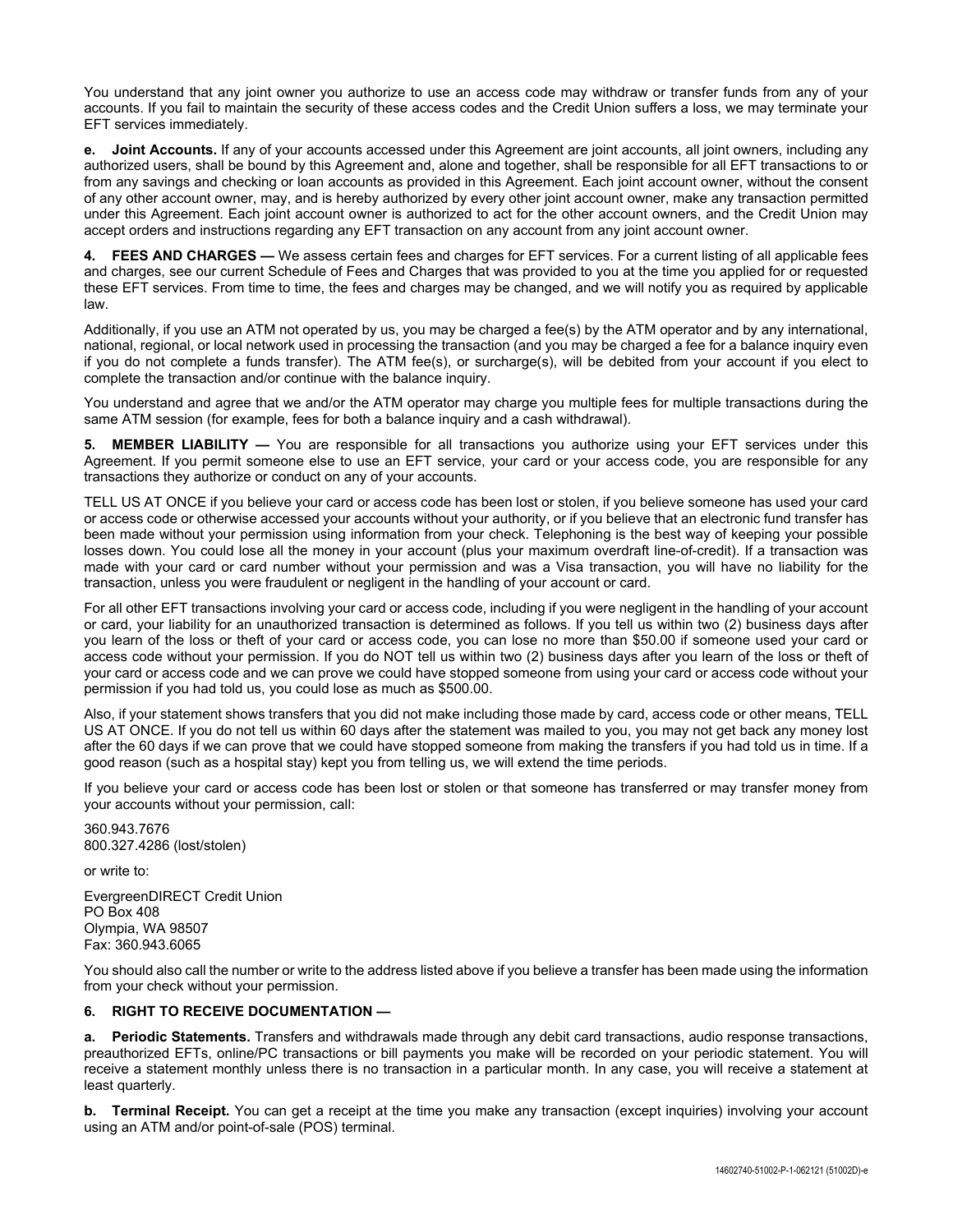**c. Direct Deposit.** If you have arranged to have a direct deposit made to your account at least once every 60 days from the same source and you do not receive a receipt (such as a pay stub), you can find out whether or not the deposit has been made by calling 360.943.7676. This does not apply to transactions occurring outside the United States.

**7. ACCOUNT INFORMATION DISCLOSURE —** We will disclose information to third parties about your account or the transfers you make:

- As necessary to complete transfers;
- To verify the existence of sufficient funds to cover specific transactions upon the request of a third party, such as a credit bureau or merchant;
- If your account is eligible for emergency cash and/or emergency card replacement services and you request such services, you agree that we may provide personal information about you and your account that is necessary to provide you with the requested service(s);
- To comply with government agency or court orders; or
- If you give us your written permission.
- **8. BUSINESS DAYS —** Our business days are Monday through Friday, excluding holidays.

**9. CREDIT UNION LIABILITY FOR FAILURE TO MAKE TRANSFERS —** If we do not complete a transfer to or from your account on time or in the correct amount according to our agreement with you, we may be liable for your losses or damages. However, we will not be liable for direct or consequential damages in the following events:

- If, through no fault of ours, there is not enough money in your accounts to complete the transaction, if any funds in your accounts necessary to complete the transaction are held as uncollected funds pursuant to our Funds Availability Policy Disclosure, or if the transaction involves a loan request exceeding your credit limit.
- If you used your card or access code in an incorrect manner.
- If the ATM where you are making the transfer does not have enough cash.
- If the ATM was not working properly and you knew about the problem when you started the transaction.
- If circumstances beyond our control (such as fire, flood, or power failure) prevent the transaction.
- If the money in your account is subject to legal process or other claim.
- If funds in your account are pledged as collateral or frozen because of a delinguent loan.
- If the error was caused by a system of any participating ATM network.
- If the electronic transfer is not completed as a result of your willful or negligent use of your card, access code, or any EFT facility for making such transfers.
- If the telephone or computer equipment you use to conduct audio response, online/PC, or mobile banking transactions is not working properly and you know or should have known about the breakdown when you started the transaction.
- If you have bill payment services, we can only confirm the amount, the participating merchant, and date of the bill payment transfer made by the Credit Union. For any other error or question you have involving the billing statement of the participating merchant, you must contact the merchant directly. We are not responsible for investigating such errors.
- Any other exceptions as established by the Credit Union.

**10. NOTICES —** All notices from us will be effective when we have mailed them or delivered them to the appropriate address in the Credit Union's records. Written notice you provide in accordance with your responsibility to report unauthorized transactions to us will be considered given at the time you mail the notice or deliver it for transmission to us by any other usual means. All other notices from you will be effective when received by the Credit Union at the address specified in this Agreement. We reserve the right to change the terms and conditions upon which EFT services are offered and will provide notice to you in accordance with applicable law. Use of EFT services is subject to existing regulations governing your Credit Union account and any future changes to those regulations.

The following information is a list of safety precautions regarding the use of ATMs and night deposit facilities:

- Be aware of your surroundings, particularly at night.
- Consider having someone accompany you when the ATM or night deposit facility is used after dark.
- Close the entry door of any ATM facility equipped with a door.
- If another person is uncomfortably close to you at the time of your transaction, ask the person to step back before you complete your transaction. If it is after the regular hours of the financial institution and you are using an ATM, do not permit entrance to any person you do not know.
- Refrain from displaying your cash at the ATM or night deposit facility. As soon as your transaction is completed, place your money in your purse or wallet. Count the cash later in the safety of your car or home.
- If you notice anything suspicious at the ATM or night deposit facility, consider using another ATM or night deposit facility or coming back later. If you are in the middle of a transaction and you notice something suspicious, cancel the transaction, take your card or deposit envelope, and leave.
- If you are followed after making a transaction, go to the nearest public area where people are located.
- Do not write your personal identification number (PIN) or access code on your ATM card.
- Report all crimes to law enforcement officials immediately. If emergency assistance is needed, call the police from the nearest available public telephone.

**11. BILLING ERRORS —** In case of errors or questions about electronic fund transfers from your savings and checking accounts or if you need more information about a transfer on the statement or receipt, telephone us at the following number or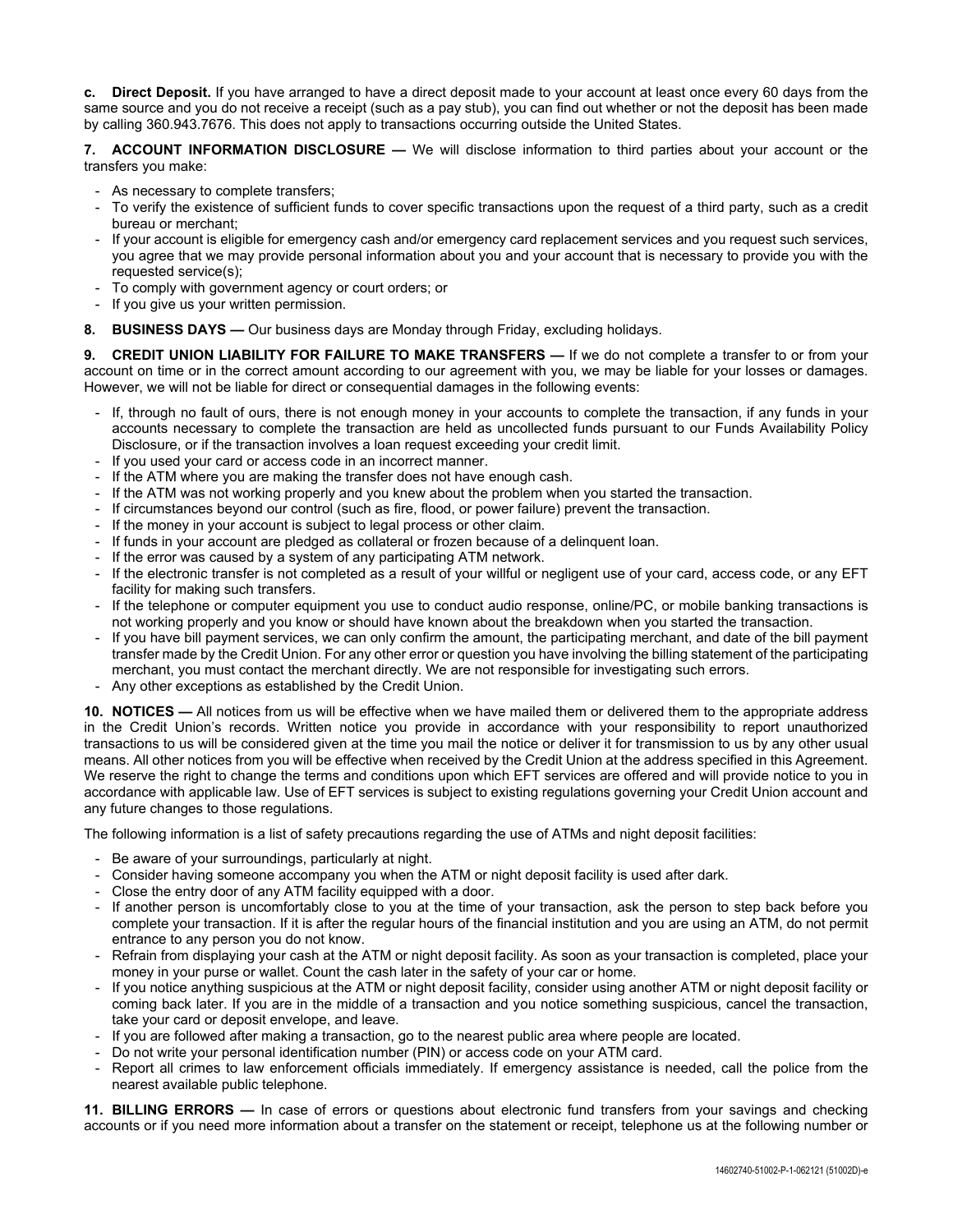send us a written notice to the following address as soon as you can. We must hear from you no later than 60 days after we sent the FIRST statement on which the problem appears. Call us at:

360.943.7676

or write to:

EvergreenDIRECT Credit Union PO Box 408 Olympia, WA 98507 Fax: 360.943.6065

- Tell us your name and account number.
- Describe the electronic transfer you are unsure about and explain, as clearly as you can, why you believe it is an error or why you need more information.
- Tell us the dollar amount of the suspected error.

If you tell us orally, we may require that you send us your complaint or question in writing within ten (10) business days.

We will determine whether an error has occurred within ten (10)\* business days after we hear from you and will correct any error promptly. If we need more time, however, we may take up to 45\*\* days to investigate your complaint or question. If we decide to do this, we will credit your account within ten (10)\*\* business days for the amount you think is in error so that you will have the use of the money during the time it takes us to complete our investigation. If we ask you to put your complaint or question in writing and we do not receive it within ten (10) business days, we may not credit your account.

We will tell you the results within three (3) business days after completing our investigation. If we decide that there was no error, we will send you a written explanation. You may ask for copies of the documents that we used in our investigation.

\* If you give notice of an error occurring within 30 days after you make the first deposit to your account, we may take up to 20 business days instead of ten (10) business days to investigate the error.

\*\* If you give notice of an error occurring within 30 days after you make the first deposit to your account, notice of an error involving a point-of-sale (POS) transaction, or notice of an error involving a transaction initiated outside the U.S., its possessions and territories, we may take up to 90 days instead of 45 days to investigate the error. Additionally, for errors occurring within 30 days after you make the first deposit to your account, we may take up to 20 business days instead of ten (10) business days to credit your account.

**NOTE:** If the error you assert is an unauthorized Visa transaction, other than a cash disbursement at an ATM, we will credit your account within five (5) business days unless we determine that the circumstances or your account history warrant a delay, in which case you will receive credit as described above.

**12. TERMINATION OF EFT SERVICES —** You may terminate this Agreement or any EFT service under this Agreement at any time by notifying us in writing and stopping your use of your card and any access code. You must return all cards to the Credit Union. You also agree to notify any participating merchants that authority to make bill payment transfers has been revoked. We may also terminate this Agreement at any time by notifying you orally or in writing. If we terminate this Agreement, we may notify any participating merchants making preauthorized debits or credits to any of your accounts that this Agreement has been terminated and that we will not accept any further preauthorized transaction instructions. We may also program our computer not to accept your card or access code for any EFT service. Whether you or the Credit Union terminates this Agreement, the termination shall not affect your obligations under this Agreement for any electronic transactions made prior to termination.

**13. GOVERNING LAW —** This Agreement is governed by the bylaws of the Credit Union, federal laws and regulations, the laws and regulations of the state of Washington, and local clearinghouse rules, as amended from time to time. Any disputes regarding this Agreement shall be subject to the jurisdiction of the court of the county in which the Credit Union is located.

**14. ENFORCEMENT —** You are liable to us for any losses, costs or expenses we incur resulting from your failure to follow this Agreement. You authorize us to deduct any such losses, costs or expenses from your account without prior notice to you. If we bring a legal action to collect any amount due under or to enforce this Agreement, we shall be entitled, subject to applicable law, to payment of reasonable attorney's fees and costs, including fees on any appeal, bankruptcy proceedings, and any postjudgment collection actions.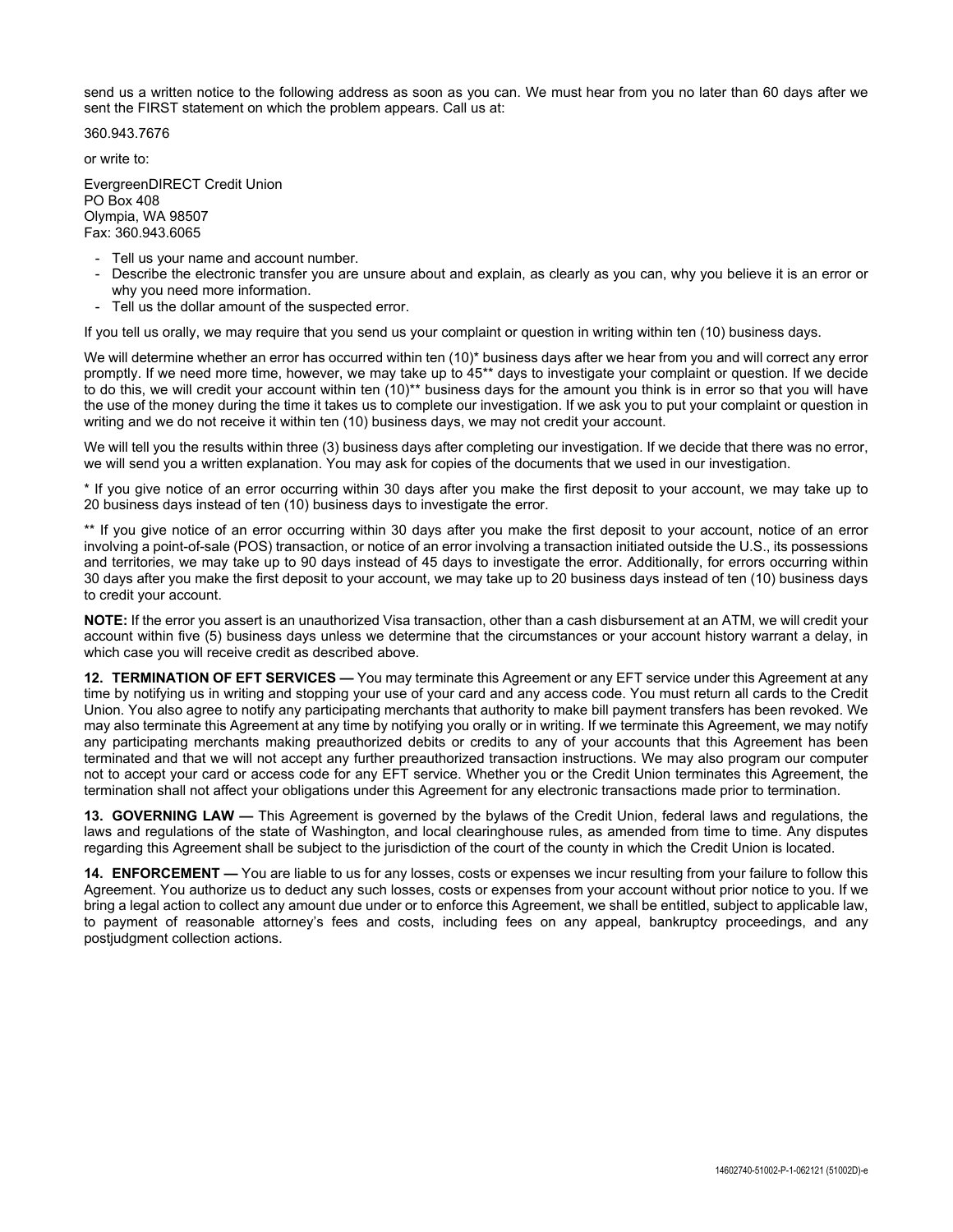# **TRUTH-IN-SAVINGS DISCLOSURE**

Effective Date:

Maturity Date:

| <b>RATE SCHEDULE - CERTIFICATE ACCOUNTS</b>                                |                                |                                                   |                     |                                                    |                                |                                     |                           |                                      |                                                           |                                                                               |
|----------------------------------------------------------------------------|--------------------------------|---------------------------------------------------|---------------------|----------------------------------------------------|--------------------------------|-------------------------------------|---------------------------|--------------------------------------|-----------------------------------------------------------|-------------------------------------------------------------------------------|
| <b>Account Type</b>                                                        | <b>Dividend</b><br>Rate<br>(%) | <b>Annual</b><br>Percentage<br>Yield (APY)<br>(%) | Rate<br><b>Type</b> | <b>Minimum</b><br><b>Opening</b><br><b>Deposit</b> | <b>Dividends</b><br>Compounded | <b>Dividends</b><br><b>Credited</b> | <b>Dividend</b><br>Period | <b>Additional</b><br><b>Deposits</b> | <b>Withdrawals</b>                                        | <b>Renewable</b>                                                              |
| □ Term Share Certificate<br>1 Year<br>2 Year<br>3 Year<br>4 Year<br>5 Year |                                | <b>SEE ENCLOSED</b><br><b>RATES</b>               | Fixed               | \$1,000.00                                         | Daily                          | Monthly                             | Account's<br>Term         | Not Allowed                          | Allowed -<br>See<br>Transaction<br>Limitations<br>Section | $\Box$ Automatically<br>Renewable<br>$\Box$ Not<br>Automatically<br>Renewable |
| $\Box$ IRA Certificate<br>1 Year<br>2 Year<br>3 Year<br>4 Year<br>5 Year   |                                | <b>SEE ENCLOSED</b><br><b>RATES</b>               | Fixed               | \$1,000.00                                         | Daily                          | Monthly                             | Account's<br>Term         | <b>Not Allowed</b>                   | Allowed -<br>See<br>Transaction<br>Limitations<br>Section | $\Box$ Automatically<br>Renewable<br>$\Box$ Not<br>Automatically<br>Renewable |
| □ Save to Win Certificate<br>12 Month<br>l 1                               |                                | <b>SEE ENCLOSED</b><br><b>RATES</b>               | Fixed               | \$25.00                                            | Daily                          | Monthly                             | Account's<br>Term         | Allowed                              | Allowed -<br>See<br>Transaction<br>Limitations<br>Section | Automatically<br>Renewable                                                    |

The rates, fees, and terms applicable to your account at the Credit Union are provided in this Truth-in-Savings Disclosure. The Credit Union may offer other rates for these accounts from time to time.

## **ACCOUNT DISCLOSURES**

*Except as specifically described, the following disclosures apply to all of the accounts. All accounts described in this Truth-in-Savings Disclosure are share accounts.*

**1. RATE INFORMATION —** The annual percentage yield is a percentage rate that reflects the total amount of dividends to be paid on an account based on the dividend rate and frequency of compounding for an annual period. For all accounts, the dividend rate and annual percentage yield are fixed and will be in effect for the initial term of the account. For accounts subject to dividend compounding, the annual percentage yield is based on

an assumption that dividends will remain on deposit until maturity. A withdrawal of dividends will reduce earnings.

**2. DIVIDEND PERIOD —** For each account, the dividend period is the account's term. The dividend period begins on the first day of the term and ends on the maturity date.

**3. DIVIDEND COMPOUNDING AND CREDITING —** The compounding and crediting frequency of dividends are stated in the Rate Schedule. At your option, you may choose to have dividends credited to you certificate account, transferred to another account or paid to you by check.

**4. BALANCE INFORMATION —** To open any account, you must deposit or already have on deposit at least the par value of one (1) full share in a Savings account. The minimum balance requirements applicable to each account are set forth in the Rate Schedule. Some deposit accounts may have minimum opening deposit requirements. For all deposit accounts, dividends are calculated by the daily balance method, which applies a periodic rate to the balance in the account each day.

**5. ACCRUAL OF DIVIDENDS —** For all accounts, dividends will begin to accrue on noncash deposits (e.g. checks) on the business day you make the deposit to your account.

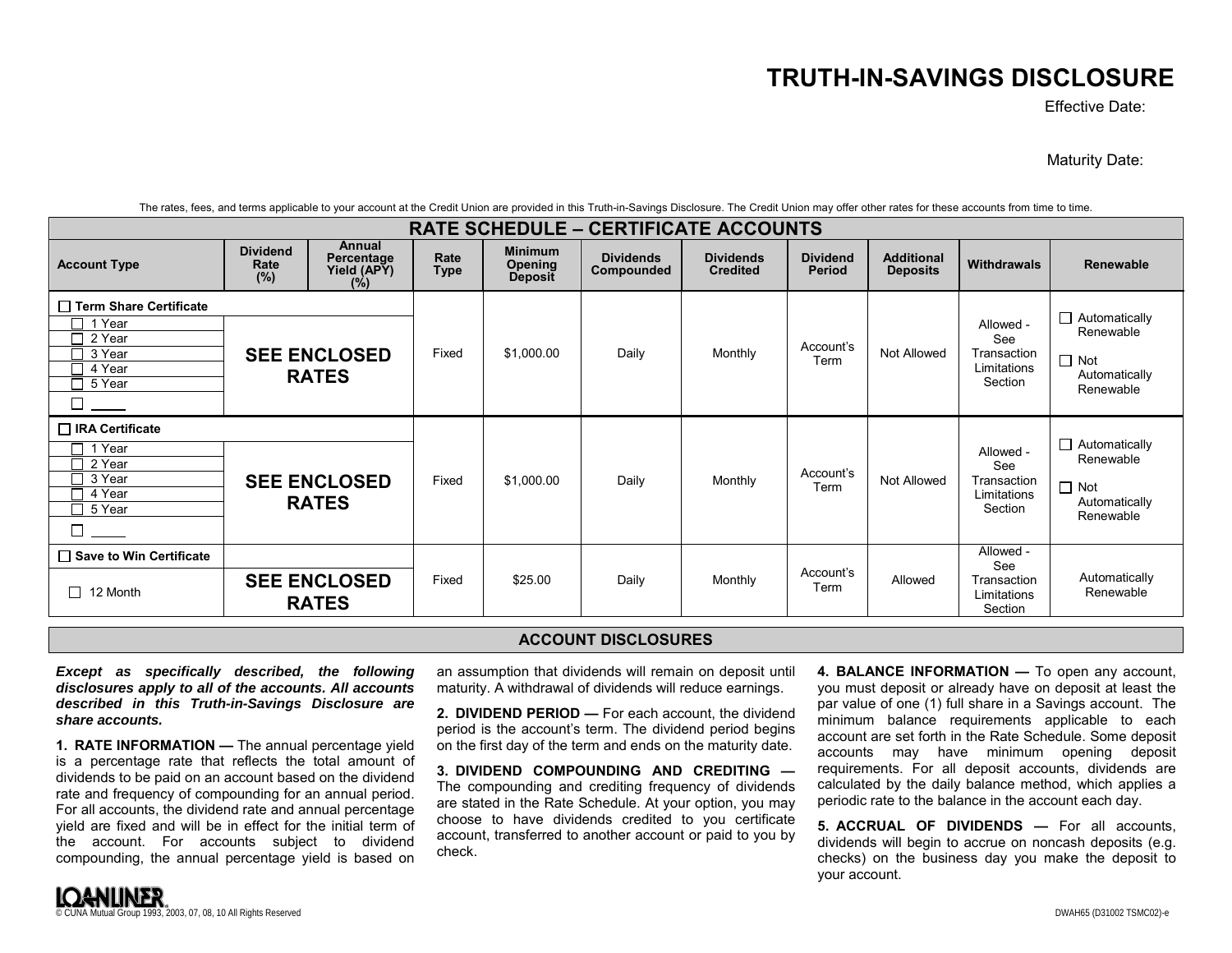**6. TRANSACTION LIMITATIONS —** For all accounts, after your account is opened you may make withdrawals subject to the early withdrawal penalties stated below.

**7. MATURITY —** Your account will mature as stated on this Truth -in -Savings Disclosure or on your Account Receipt or Renewal Notice.

**8. EARLY WITHDRAWAL PENALTY —** We may impose a penalty if you withdraw from your account before the maturity date.

**a. Amount of Penalty.** For Term Share Certificate and IRA Share Certificate accounts, the amount of the early withdrawal penalty is based on the term of your account. The penalty schedule is as follows:

| Terms of 1 year  | 180 days'<br>dividends on amounts withdrawn |
|------------------|---------------------------------------------|
| Terms of 2 years | 270 days'<br>dividends on amounts withdrawn |
| Terms of 3 years | 365 days'<br>dividends on amounts withdrawn |
| Terms of 4 years | 455 days'<br>dividends on amounts withdrawn |
| Terms of 5 years | 545 days'<br>dividends on amounts withdrawn |

For Save to Win® Certificate accounts you will be allowed to make one withdrawal from the account, with no penalty to be assessed at the time of withdrawal. If the early withdrawal reduces the principal below the minimum balance or a second withdrawal is performed in the 12 month term, the certificate will be closed.

**b. How the Penalty Works.** The penalty is calculated as a forfeiture of part of the dividends that have been or would be earned on the account. It applies whether or not the dividends have been earned. In other words, if the account has not yet earned enough dividends or if the dividend has already been paid, the penalty will be deducted from the principal.

**c. Exceptions to Early Withdrawal Penalties.** At our option, we may pay the account before maturity without imposing an early withdrawal penalty when an account owner dies or is determined legally incompetent by a court or other body of competent jurisdiction.

**9. RENEWAL POLICY —** The renewal policy for your account is indicated in the Rate Schedule. For that automatically renew, you have a grace period of seven (7) days after maturity in which to withdraw funds in the account without being charged an early withdrawal

penalty. For accounts that do not automatically renew, you will not be paid dividends on the account after the maturity date. Upon maturity, the account balance will be paid to you by check or will be transferred to another account of yours.

For Save to Win® Certificate accounts, they will automatically renew if the balance is greater than \$25.00. If the balance is less than \$25.00 or if you choose not to renew the certificate, the funds will be transferred to your Savings account at the credit union. Dividends will not accrue on accounts closed during the grace period.

**10. NONTRANSFERABLE/NONNEGOTIABLE —** Your account is nontransferable and nonnegotiable.

**11. MEMBERSHIP —** As a condition of membership, you must purchase and maintain the minimum required share(s) as set forth below.

Par Value of One Share \$5.00 Number of Shares Required 1

**12. BONUS –** For Save to Win® Certificate accounts, you may be eligible for cash prize drawings based on monthly deposits to your account.

At the end of each month, you will receive one entry for every \$25.00 increase in the balance of your Save to Win® Certificate account during the month, with a maximum of ten entries per month, thirty per quarter and 120 per year. The Savings Promotion Raffle begins on October 1 and ends March 31, however; Save to Win® Certificate accounts will mature 12 months after account opening.

Please refer to the "Save to Win Savings Promotion Raffle Official Account and Prize Entry® Rules" at www.savetowin.org for information on the frequency of drawings and dollar amount of cash prizes.

The rates and fees appearing with this Schedule are accurate and effective for accounts as of the effective date indicated on this Truth -in -Savings Disclosure. If you have any questions or require current rate and fee information on your accounts, please call the Credit Union.

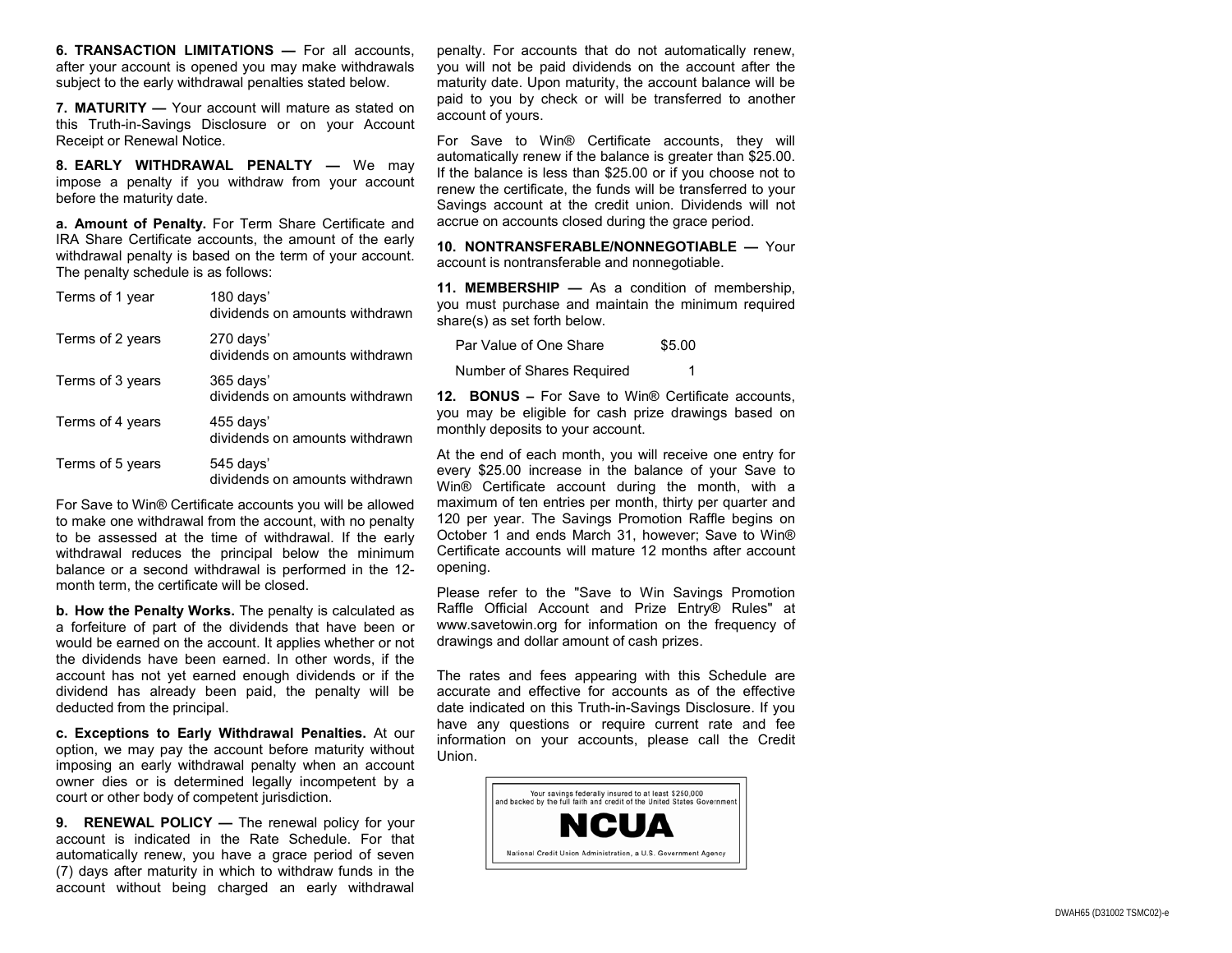## **TRUTH-IN-SAVINGS DISCLOSURE**

| <b>LAST DIVIDEND DECLARATION DATE:</b>                                                                                                                                                                   |                                                        |                                |                              |                       |                               |                                                 |                                                        |                                                           |                                                        |
|----------------------------------------------------------------------------------------------------------------------------------------------------------------------------------------------------------|--------------------------------------------------------|--------------------------------|------------------------------|-----------------------|-------------------------------|-------------------------------------------------|--------------------------------------------------------|-----------------------------------------------------------|--------------------------------------------------------|
| The rates, fees, and terms applicable to your account at the Credit Union are provided in this Truth-in-Savings Disclosure. The Credit Union may offer other rates for these accounts from time to time. |                                                        |                                |                              |                       |                               |                                                 |                                                        |                                                           |                                                        |
| <b>RATE SCHEDULE - SAVINGS AND CHECKING ACCOUNTS</b>                                                                                                                                                     |                                                        |                                |                              |                       |                               |                                                 |                                                        |                                                           |                                                        |
| <b>ACCOUNT TYPE</b>                                                                                                                                                                                      | <b>DIVIDENDS</b>                                       |                                |                              |                       |                               | <b>BALANCE REQUIREMENTS</b>                     | <b>ACCOUNT LIMITATIONS</b>                             |                                                           |                                                        |
|                                                                                                                                                                                                          | Dividend Rate/<br>Annual Percentage<br>Yield (APY) (%) | <b>Dividends</b><br>Compounded | <b>Dividends</b><br>Credited | Dividend<br>Period    | Minimum<br>Opening<br>Deposit | Minimum<br>Balance to<br>Avoid a<br>Service Fee | Minimum<br>Balance to<br>Earn the<br><b>Stated APY</b> | <b>Balance Method</b><br>to Calculate<br><b>Dividends</b> | See Paragraph 7                                        |
| $\Box$ Savings                                                                                                                                                                                           |                                                        | Monthly                        | Monthly                      | Monthly<br>(Calendar) | \$5.00                        | \$5.00                                          | \$250.00                                               | Daily Balance                                             | Account transfers and withdrawal<br>limitations apply. |
| <b>Unlimited</b><br><b>Auxiliary Savings</b>                                                                                                                                                             |                                                        | Monthly                        | Monthly                      | Monthly<br>(Calendar) | \$5.00                        | \$5.00                                          | \$250.00                                               | Daily Balance                                             | Account transfers and withdrawal<br>limitations apply. |
| □ Limited Auxiliary<br><b>Savings</b>                                                                                                                                                                    |                                                        | Monthly                        | Monthly                      | Monthly<br>(Calendar) |                               |                                                 | \$100.00                                               | Daily Balance                                             | Account transfer limitations apply.                    |
| $\Box$ IRA Savings                                                                                                                                                                                       | <b>RATES</b>                                           | Monthly                        | Monthly                      | Monthly<br>(Calendar) | \$250.00                      |                                                 | \$250.00                                               | Daily Balance                                             | Account limitations apply.                             |
| $\Box$ Escrow Savings                                                                                                                                                                                    |                                                        | Monthly                        | Monthly                      | Monthly<br>(Calendar) |                               | \$0.00                                          | \$100.00                                               | Daily Balance                                             | Account transfers and withdrawal<br>limitations apply. |
| $\Box$ Youth Savings                                                                                                                                                                                     | <b>ENCLOSED</b>                                        | Monthly                        | Monthly                      | Monthly<br>(Calendar) | \$5.00                        | \$5.00                                          | \$25.00                                                | Daily Balance                                             | Account transfers and withdrawal<br>limitations apply. |
| $\Box$ DIRECT Checking                                                                                                                                                                                   |                                                        |                                |                              |                       |                               |                                                 |                                                        |                                                           |                                                        |
| Money Market                                                                                                                                                                                             |                                                        | Monthly                        | Monthly                      | Monthly<br>(Calendar) | \$2,500.00                    | \$2,500.00                                      | \$2,500.00                                             | Daily Balance                                             | Account transfers and withdrawal<br>limitations apply. |
| <b>Kasasa Saver</b><br><b>Savings</b>                                                                                                                                                                    | SEE                                                    | Monthly                        | Monthly                      | Monthly<br>(Calendar) |                               |                                                 |                                                        | Daily Balance                                             |                                                        |
| <b>Kasasa Cash</b><br><b>Checking</b>                                                                                                                                                                    |                                                        | Monthly                        | Monthly                      | Monthly<br>(Calendar) |                               |                                                 |                                                        | Daily Balance                                             |                                                        |
| Kasasa Cashback<br><b>Checking</b>                                                                                                                                                                       |                                                        |                                |                              |                       |                               |                                                 |                                                        |                                                           |                                                        |
| <b>Kasasa Tunes</b><br>Checking                                                                                                                                                                          |                                                        |                                |                              |                       |                               |                                                 |                                                        |                                                           |                                                        |
| <b>ACCOUNT DISCLOSURES</b>                                                                                                                                                                               |                                                        |                                |                              |                       |                               |                                                 |                                                        |                                                           |                                                        |

*Except as specifically described, the following disclosures apply to all of the accounts. All accounts described in this Truth-in-Savings Disclosure are share accounts.*

**1. RATE INFORMATION —** The annual percentage yield is a percentage rate that reflects the total amount of dividends to be paid on an account based on the dividend rate and frequency of compounding for an annual period. For Savings, Unlimited Auxiliary Savings, Limited Auxiliary Savings, IRA Savings, Escrow Savings, Youth Savings, Money Market, Kasasa Saver Savings, and Kasasa Cash Checking accounts, the dividend rate and annual percentage yield may change at any time as determined by the Credit Union's Board of Directors. The dividend rates and annual percentage yields are the rates and yield as of the last dividend declaration date, which is set forth in the Rate Schedule. The **Savings** and **Escrow Savings** accounts are tiered rate accounts. If your daily balance is from \$0.00 to \$2,499.99, the first dividend rate and annual

percentage yield listed for this account in the Rate Schedule will apply. If your daily balance is \$2,500.00 or greater, the second dividend rate and annual percentage yield listed for this account will apply. Once a particular range is met, the dividend rate and annual percentage yield for that balance range will apply to the full balance of your account. The **Money Market** account is a tiered rate account. If your daily balance is from \$2,500.00 to \$9,999.99, the first dividend rate and annual percentage yield listed for this account in the Rate Schedule will apply.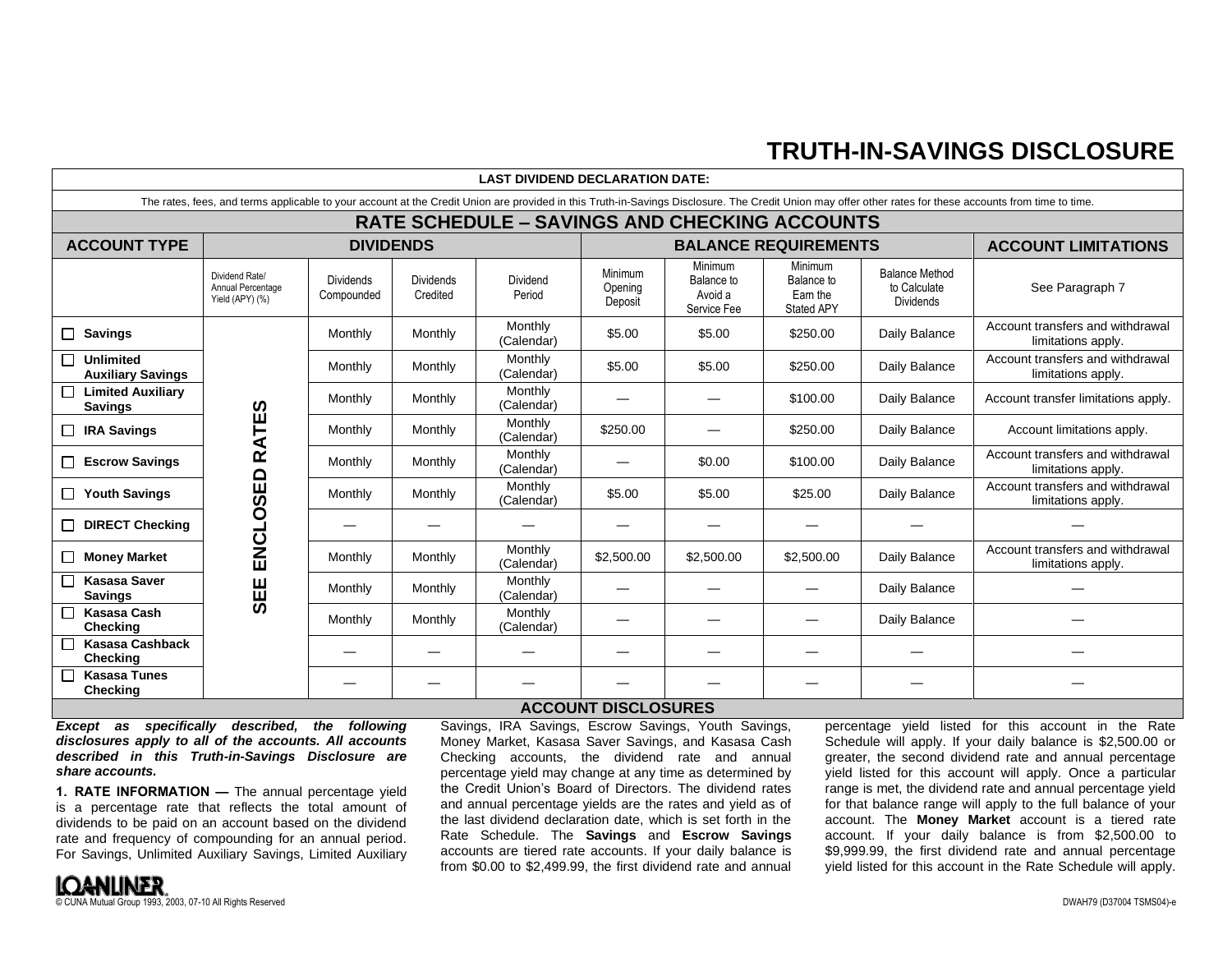If your daily balance is from \$10,000.00 to \$19,999.99, the second dividend rate and annual percentage yield listed for this account will apply. If your daily balance is from \$20,000.00 to \$34,999.99, the third dividend rate and annual percentage yield listed for this account will apply. If your daily balance is from \$35,000.00 to \$49,999.99, the fourth dividend rate and annual percentage yield listed for this account will apply. If your daily balance is from \$50,000.00 to \$74,999.99, the fifth dividend rate and annual percentage yield listed for this account will apply. If your daily balance is \$75,000.00 or greater, the sixth dividend rate and annual percentage yield listed for this account will apply. Once a particular range is met, the dividend rate and annual percentage yield for that balance range will apply to the full balance of your account.

**2. KASASA ACCOUNTS — For all Kasasa accounts, you may qualify for monthly rewards if you meet the applicable minimum qualification requirements for monthly qualification cycle. To meet the minimum qualification requirements, you must: 1) make 12 Debit card purchases that post and settle your account; 2) have at least one (1) ACH Debit Payment or eDCU BillPay transaction(s) post and settle; 3) be enrolled in and log in to Online Banking monthly. Monthly receipt of electronic statements are a condition(s) of this account. The monthly qualification cycle is defined as a period beginning one business day prior to the first day of the current statement cycle through one business day prior to the close of the current statement cycle. Account transactions may take one or more business days from the date the transaction was made to post and settle to the account. All transactions must post and settle during the monthly qualification cycle in order to qualify for the account's reward. The following transactions do not count toward earning account rewards: ATM-processed transactions, transfers between accounts, debit purchases processed by merchants and received by our credit union as ATM transactions, non-retail payment transactions, and purchases made with debit cards not issued by our credit union. Kasasa Saver Savings and Kasasa Cash Checking are tiered rate accounts. The balance ranges and corresponding dividend rates and annual percentage yields applicable to each tier are disclosed in the Rate Schedule. Each dividend rate will apply only to that portion of the account balance within each balance range if you meet the minimum qualification requirements. If you do not meet all of the minimum qualification requirements during the monthly qualification cycle, the third dividend rate and annual percentage yields as listed in the rate schedule will apply to the entire balance in your account. We reserve the right to convert the account to a different checking account if the account does not meet qualifications to**  **earn rewards for 4 consecutive qualification cycles. If a Kasasa Saver is tied to the non-qualifying Kasasa Checking, the Kasasa Saver will be closed and funds transferred to the base share account. There is a limit of 1 Kasasa checking account per social security number. This account is intended to be the accountholder's primary checking account in which day-to-day spending activities including but not limited to grocery, gasoline, apparel, shopping, dining, sporting, and entertainment transactions are posted and settled.** Commensurate with the spending activities identified above, we expect the account's debit card to be used frequently throughout each month and for transaction amounts to reflect a wide dollar range. Small debit card transactions conducted on the same day at a single merchant and/or multiple transactions made during a condensed time period particularly near the end of a Monthly Qualification Cycle are not considered normal, dayto-day spending behavior. These types of transactions appear to be conducted with the sole purpose of qualifying for the account's rewards and thus will be deemed inappropriate transactions and will not count toward earning the account's rewards. evergreenDIRECT Credit Union reserves the right to determine if the account is being maintained for a purpose other than day-to-day, primary use. Accountholders who persist in making debit card transactions in a calculated and limited fashion in order to meet their monthly qualifications for four (4) consecutive months, may have their Kasasa checking account converted to a different checking account or closed altogether.

**Kasasa Saver Savings.** The Kasasa Saver Savings account is a tiered rate account and is available only to holders of a Kasasa Cash Checking or Kasasa Cashback Checking account. If you meet the minimum qualification requirements for your Kasasa Cash Checking or Kasasa Cashback Checking account during the monthly qualification cycle, the first dividend rate and annual percentage yield listed for this account in the Rate Schedule will apply if your balance is \$20,000.00 and below. The second dividend rate and annual percentage yield listed for this account will apply if your balance is from \$20,000.01 or greater. Each dividend rate will apply only to that portion of the account balance within each balance range. If you do not meet all of the minimum qualification requirements during the monthly qualification cycle for the Kasasa Cash Checking or Kasasa Cashback Checking account, the third dividend rate and annual percentage yield as listed in the Rate Schedule will apply to the entire balance in your Kasasa Saver Savings account.

**Kasasa Cash Checking.** The Kasasa Cash Checking account is a tiered rate account. If you meet the minimum qualification requirements during the monthly qualification cycle, the first dividend rate and annual percentage yield listed in the Rate Schedule will apply if your balance is \$10,000.00 and below. The second dividend rate and annual percentage yield listed for this account will apply if your balance is greater than \$10,000.00. Each dividend rate will apply only to that portion of the account balance within each balance range. In addition, we will refund up to \$25.00 (max. \$4.99 per single transaction) in ATM fees assessed at nationwide ATMs we do not own or operate. An ATM receipt must be provided for any ATM fee of \$5.00 or greater to receive the refund. We reimburse ATM withdrawal fees based on estimates when the withdrawal information we receive does not identify the ATM fee. If you have not received an appropriate reimbursement, we will adjust the reimbursement amount if we receive the transaction receipt within 60 calendar days of the withdrawal transaction. ATM refunds will be paid concurrent with other rewards earned. If you have a Kasasa Saver Savings account, dividends earned on the Kasasa Cash Checking account and ATM fees refunded to you will automatically be transferred to your Kasasa Saver Savings account; in that event, dividends will not compound in the Kasasa Cash Checking account. If you do not have a Kasasa Saver Savings account, dividends earned and ATM fees reimbursed will remain in your Kasasa Cash Checking account and dividends will compound in your account as listed in the Rate Schedule. If you do not meet all of the minimum qualification requirements during the monthly qualification cycle, the third dividend rate and annual percentage yield as listed in the Rate Schedule will apply to the entire balance in your Kasasa Cash Checking account and ATM fees will not be refunded to you.

**Kasasa Cashback Checking.** For Kasasa Cashback Checking accounts, you will receive 3.00% cash back on purchases up to \$250.00 in PIN-based/signature-based debit card purchases that post and settle to your account if you meet the minimum qualification requirements during the monthly qualification cycle. A maximum of \$7.50 cash back may be earned per monthly qualification cycle. In addition, we will refund up to \$25.00 (max. \$4.99 per single transaction) in ATM fees assessed at nationwide ATMs we do not own or operate. An ATM receipt must be provided for any ATM fee of \$5.00 or greater to receive the refund. We reimburse ATM withdrawal fees based on estimates when the withdrawal information we receive does not identify the ATM fee. If you have not received an appropriate reimbursement, we will adjust the reimbursement amount if we receive the transaction receipt within 60 calendar days of the withdrawal transaction. ATM refunds will be paid concurrent with other rewards earned. If you have a Kasasa Saver Savings account, cash back earned on your Kasasa Cashback Checking account and ATM fees refunded to you will be deposited directly into your Kasasa Saver Savings account. If you do not have a